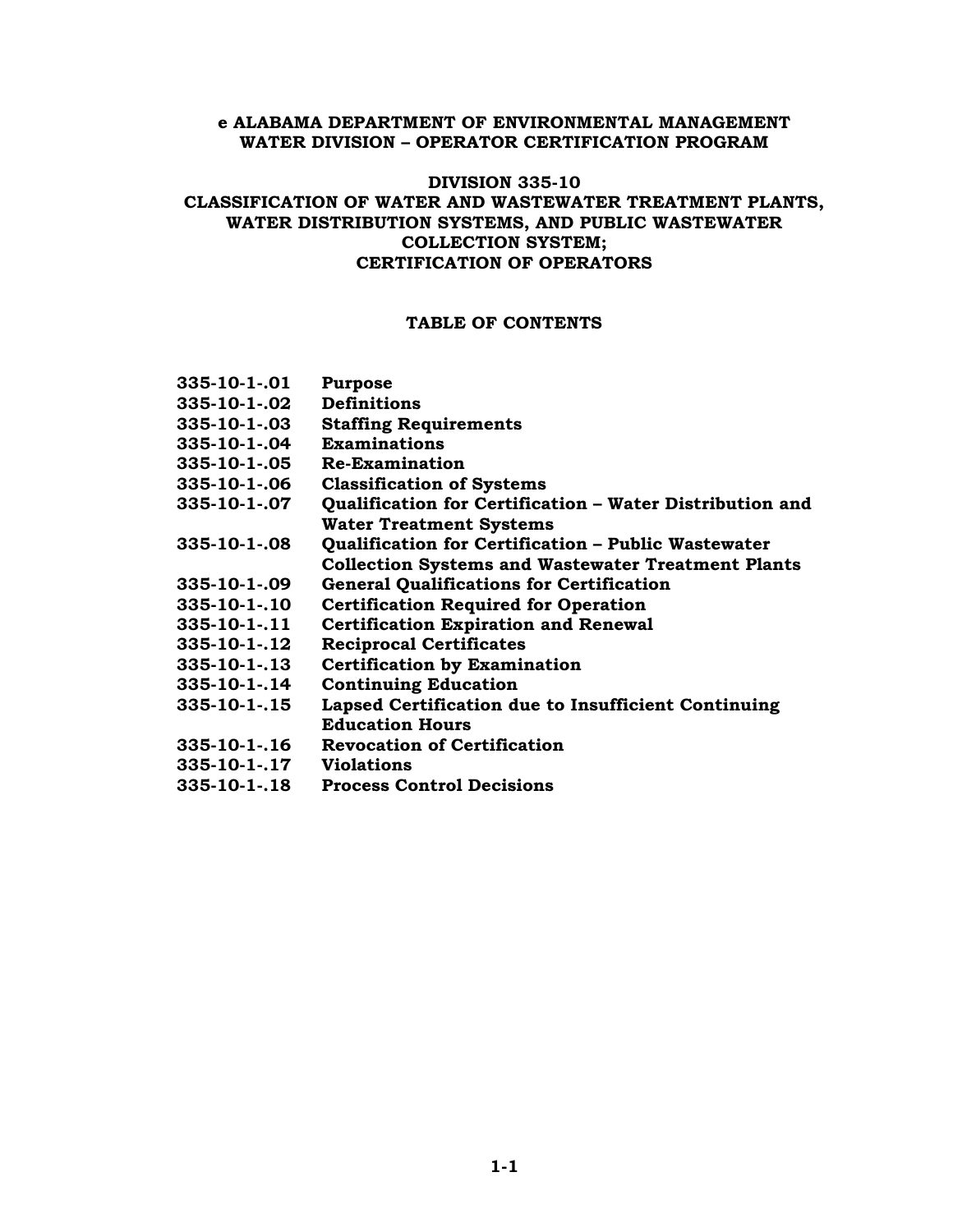**335-10-1-.01 Purpose.** The purpose of this Division is to protect public health and welfare and prevent pollution by classifying all water and wastewater treatment plants, water distribution systems, and public wastewater collection systems, and by establishing a program for the certification of the competency of operators to operate such plants and systems. All community, transient noncommunity, and non-transient non-community water systems must be under the supervision of a duly certified operator of the proper grade. All wastewater utility systems, whether privatized or not, that are connected to a public collection system must be under the supervision of a duly certified operator of the proper grade. All public water distribution systems and public wastewater collection systems must be under the operation of a duly certified operator of the proper grade. The provisions of this Chapter shall not be applicable to the owner or operator of a water treatment plant, water distribution system, wastewater treatment plant or public wastewater collection system that does not offer service to the public generally.

**Author:** Joe Alan Power, Aubrey White, Mary Alice Corcoran, Jim Grassiano. **Statutory Authority:** Code of Alabama 1975, §§ 22-22A-5, 22-22A-6, 22-22A-8, 22-25-11, 22-25-13, 22-25-14. **History:** September 18, 1986. **Amended:** May 25, 1994; effective July 1, 1994; November 25, 2004; April 3, 2007, ???, 2020.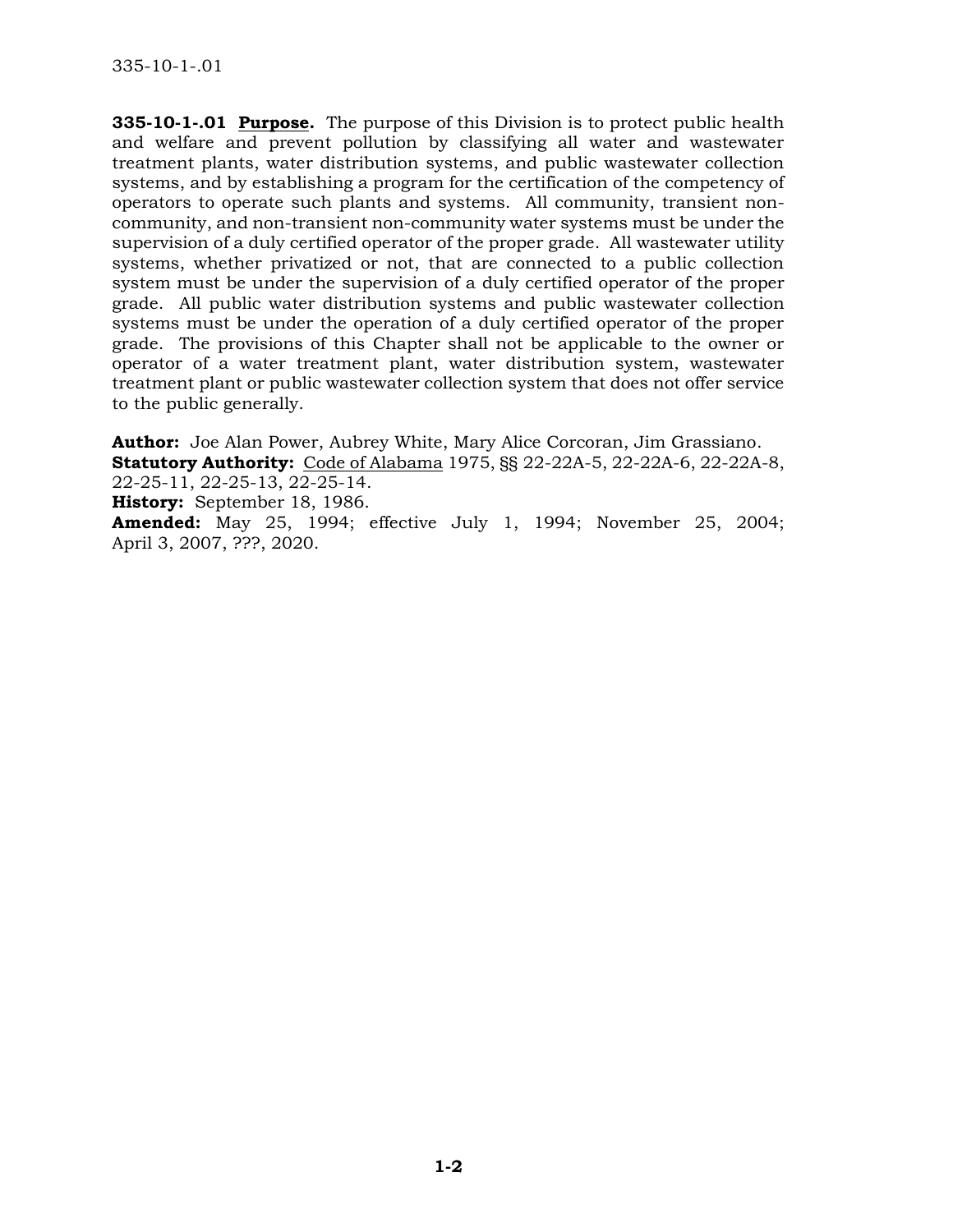**335-10-1-.02 Definitions.** For the purposes of this Division, the following words and phrases, unless a different meaning is plainly required by the context, shall have the following meanings:

- (1) Biosolid any liquid, semi-solid, sludge, or dried organic material generated by a biological wastewater treatment plant, including but not limited to the material or byproduct produced from digestion and dewatering processes. [Note that other State and Federal rules may describe biosolid material further, such as 40 CFR Part 503.]
- (2) Surface Water Treatment Plant a conventional water treatment plant designed and operated for the treatment of surface water supplies or for the treatment of some groundwater sources under the influence of surface water.
- (3) Certification the certificate of competency issued by the Director stating that the operator has met the requirements for the specified operator classification or grade of the certification program.
- (4) Classification The numerical Grade or Class of a plant or system
- (5) Community Water System ("CWS") Defined by ADEM regulation 335-7- 1.01. Every CWS must have a certified operator in accordance with ADEM regulation 335-10.
- (6) Department -the Alabama Department of Environmental Management established by Code of Alabama 1975, § 22-22A-4.
- (7) Director -the Director of the Alabama Department of Environmental Management, appointed pursuant to Code of Alabama 1975, § 22-22A-4.
- (8) Direct responsible charge ("DRC")- a certified Operator holding either a Grade IIC or IID system certification or holding a Grade III or IV water or wastewater treatment certification who is the Operator responsible for all aspects of plant or system operation, including all day to day technical direction and supervision of plant or system activities. This person will be an Operator of Record for a plant or system. A person in DRC has active day to day accountability and/or authority for making process control decisions for a plant or system. DRC also refers to the operator, as outlined above, who is in responsible charge of operating and maintaining a major component of a water or wastewater treatment system, a water distribution system, or a wastewater collection system that directly impacts public health or the environment. The calculation of the years of responsible charge by an operator is based on full-time operation of a treatment or system. If the operator in DRC is working on a part-time basis, calculate the term of direct responsible charge in months based on the number of hours of working experience attained per day, not to exceed a 40-hour work week. See also "working experience".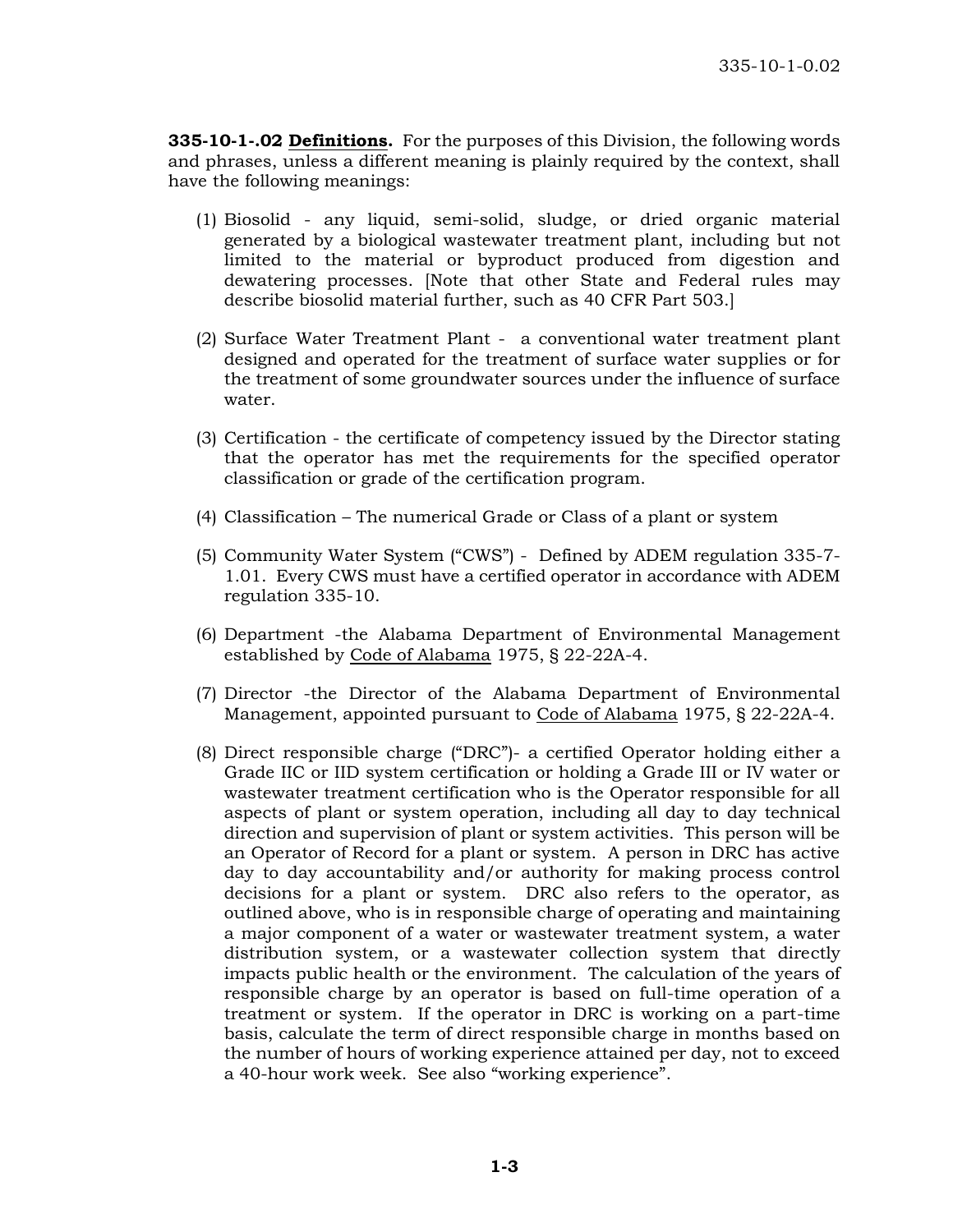- (9) Direct responsible charge intern Or, an "Intern in DRC". During an operator intern's training period at any grade level, the operator intern may be designated as an Intern in DRC. The operator intern in DRC will work under the direct supervision of a certified operator of the same grade or higher than the grade held by the intern. The calculation of the years of training by an Intern in DRC is based on full-time operation of a treatment or system or of a major component of a system or plant. If the operator Intern in DRC is working on a part-time basis, calculate the term of direct responsible charge in months based on the number of hours of working experience attained per day, not to exceed a 40-hour work week. See also "working experience".
- (10) Direct responsible charge plan A site or utility-specific plan for documenting the role(s) of Operator(s) working as an Operator in DRC of a Grade IIC, Grade IID, Grade III Water or Wastewater, and Grade IV Water or Wastewater treatment plant. The plan should also outline defined positions for operator candidates working as an Intern in DRC of a plant or system. The plan should describe the roles of each Operator and Operator intern position and should describe in detail the responsibilities of each certified staff position and intern position. The plan should estimate the number of hours available in DRC for each role per year. Development of a DRC Plan is not a requirement but if a plan is developed, it must be submitted for approval. It may be beneficial to have a plan for mid to large size utilities with a significant number of operators or operators in training. The implementation of an adequate plan may reduce the amount of documentation needed to comply with compliance inspections and also for Utility interns to document their Operator in DRC experience required for obtaining certification. If a DRC plan is submitted, the DRC plan should be completed for each treatment plant or distribution/collection system within the utility and it should be revised regularly (every five years or upon every permit issuance/re-issuance).
- (11) Direct Supervision Professional oversight by a Certified Operator over any Process Control Decision at a plant or system. All activities at a water treatment plant, wastewater treatment plant, water distribution system, or wastewater collection system must be completed by, or must be accomplished by a person working under the direct supervision of, a Certified Operator. For tasks completed under the direct supervision of a Certified Operator, the plant or system Certified Operator of record will ultimately be responsible for the action(s) completed at a plant or system. A Certified Operator must, at all times, be responsible for all operator activities accomplished at a plant or system, regardless of who is performing the tasks. Unless outlined otherwise in this regulation or in the permit, a Certified Operator does not always have to be present as maintenance and control tasks are being accomplished; however, a Certified Operator is responsible for delegating the task, for knowing what tasks are being performed, when the tasks are being performed, and for making sure the tasks are completed to ensure that Process Control Decisions are in compliance with this regulation.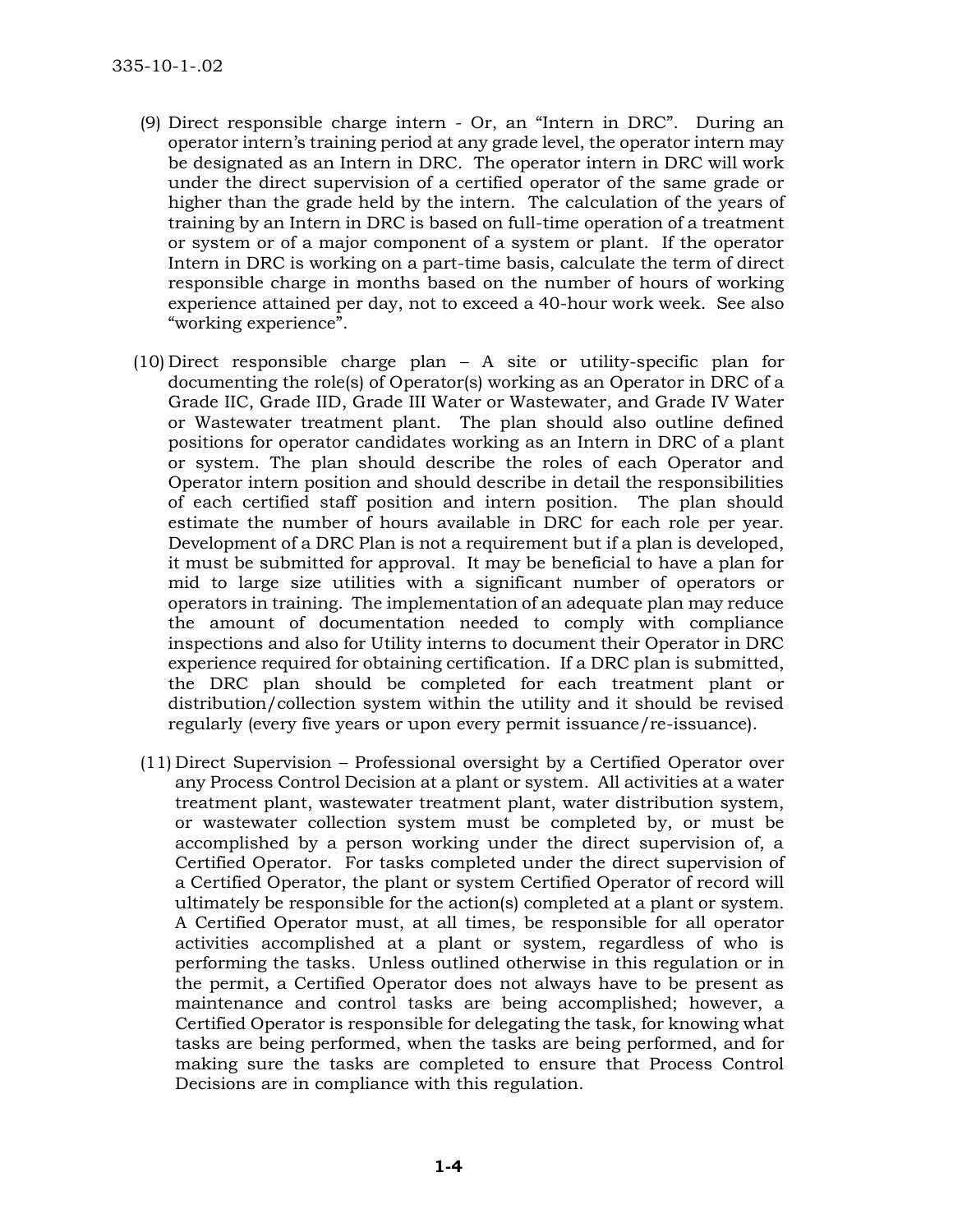- (12) Facility Operations Logbook A record of all Process Control Decisions made by a Certified Operator of record and maintained at a permitted facility or at an alternate location approved by the Department.
- (13) Groundwater treatment plant a water treatment plant employing basic in-line filtration and basic disinfection of a groundwater source. A groundwater treatment plant may also provide more advanced treatment processes such as corrosion control, alternative disinfection processes, pressure filtration, slow sand filtration, membrane filtration, multimedia filtration, air stripping, ion exchange, or fluoridation for the treatment of a well water source or spring.
- (14) Groundwater Under the Influence A groundwater well or spring defined by ADEM regulation 335-7-1-01.
- (15) Mechanical Wastewater Treatment Plant a wastewater treatment plant with one or more tanks, basins, or clarifiers and other mechanical treatment technologies, such as pumps, blowers, screens, and grinders, that are used to treat wastewater. A mechanical wastewater treatment plant includes, but is not limited to, the following:
	- (a) Trickling filter and/or biological contactor;
	- (b) An activated sludge treatment process of any configuration, including but not limited to an oxidation ditch, a sequencing batch reactors (SBR), a membrane bio-reactor (MBR), a step or tapered aeration process, an extended aeration treatment process, a vertical loop reactor (VLR);
	- (c) A package treatment plant generally consisting of any attached growth, activated sludge, solids separation, or filtration treatment process.
- (16) Non-Community ("NC") Water System a public water system defined by ADEM regulation 335-7-1-01. NC water systems are not required to have a certified operator in accordance with ADEM regulation 335-10, unless they are a Non-Transient Non Community water system
- (17) Non-transient non-community ("NTNC") water system a public water system defined by ADEM regulation 335-7-1-01. A NTNC water system is required to have a certified water operator in accordance with ADEM regulation 335-10.
- (18) Operator the person on duty who has direct responsibility for the operation of a water treatment plant, water distribution system, public wastewater collection system or wastewater treatment plant, or some portion thereof, and who is duly certified by ADEM at the same grade or higher than the plant or system classification. A person shall be deemed to have direct responsibility for the operation of a water treatment plant, water distribution system, wastewater treatment plant, or public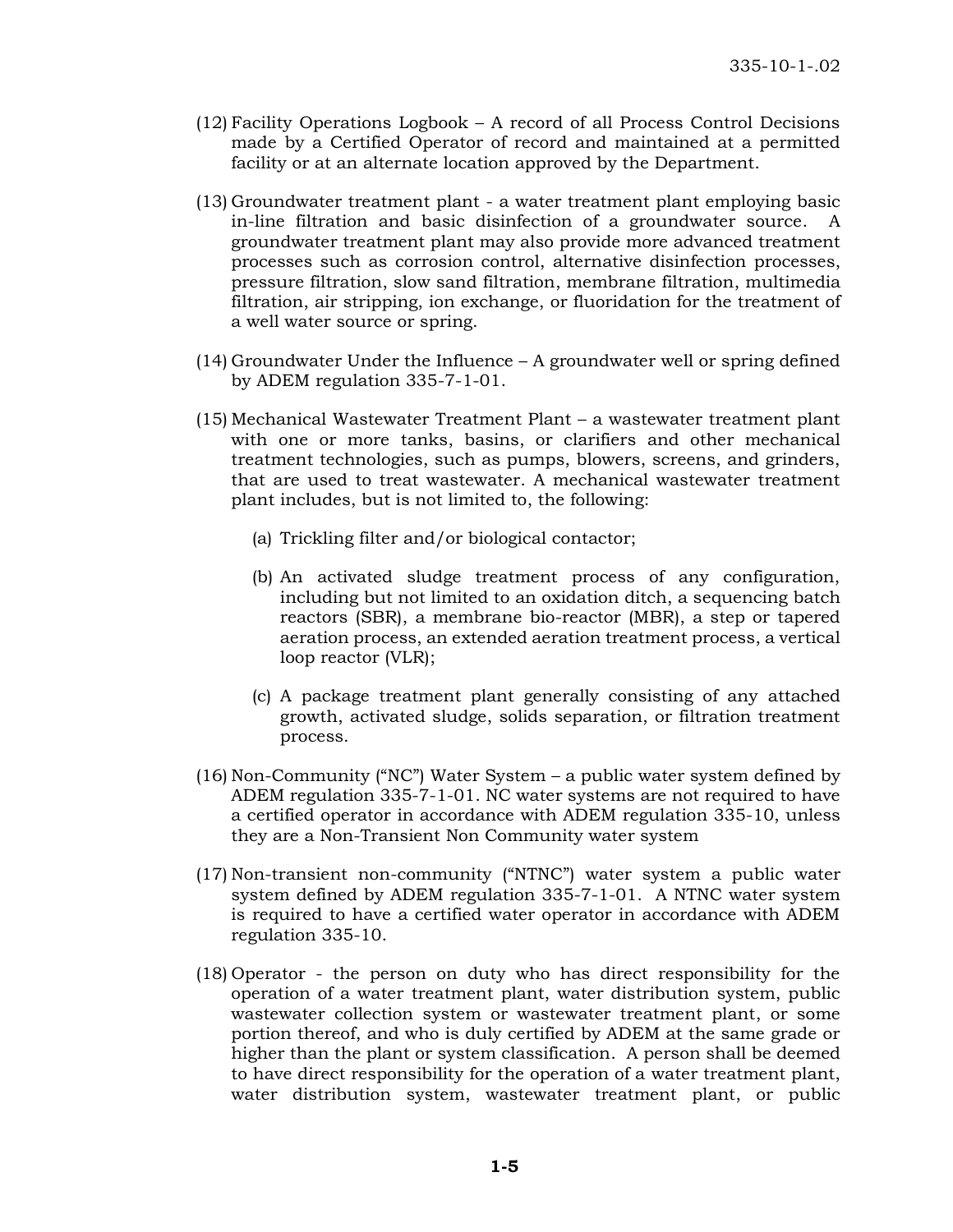wastewater collection system if he or she in fact supervises or directs the operation of a plant or system. The Operator is responsible for sample collection or for delegating and overseeing the collection of samples and the submittal of monthly (or otherwise stated) monitoring reports to the Department, and for ensuring the safe, efficient, and proper operation of the plant or system. For drinking water facilities, all analytical testing, if not conducted by a certified laboratory, will be conducted by the Operator or under the direction of the Operator. The permit holder is responsible for assuring that the minimum staffing requirements are achieved by the plant or system. The Operator of a treatment plant will be the person responsible for making all Process Control Decisions at a treatment plant. The Operator of a public water distribution system will be responsible for making all process control decisions in the distribution system. The Operator of a public collection system will be responsible for making all process control decisions in the collection system.

- (19) Operator Intern a person who has successfully passed the operator examination but who has not yet obtained the necessary working experience needed to become certified. During an operator intern's development in attaining working experience and also during the tenure as an Intern in DRC, the operator intern can make process control decisions only under the direct supervision of a certified operator having at least the relevant grade seeking to be obtained by the operator intern.
- (20) Operator Log A permanent record of certified operator staffing at a plant or system. The record must be signed by the certified operator(s) in responsible daily, weekly, or continual charge (as specified in this Division) of a plant or system. The record must contain the operator's name, time of every arrival and departure, and the operator's signature. This log will represent the presence of any operator on shift who is responsible for making Process Control Decisions at any given time and must demonstrate the presence of minimum staffing responsibilities described in 335-10-1-.03. The Operator Log must be maintained at the treatment plant at all times, unless otherwise approved by the Director. Operator logs for Distribution and Collection systems will be maintained at a specified location designated by the Utility that is readily available for inspection by the Department.
- (21) Operator of Record A Certified Operator during a given work shift who is responsible for making Process Control Decisions and for Direct supervision activities. For a Grade IIC, IID, or Grade III or higher treatment classification, the Operator of Record will be the Operator in Direct Responsible Charge of a plant or system. Depending upon the number and size of a utility's processes and how a utility staffs its plant or system, a plant or system may have more than one Operator of Record at the same time.
- (22) Permitted Wastewater Treatment Plant means a public or privately owned treatment works subject to an ADEM NPDES permit or an underground injection control (UIC) permit that treats solely municipal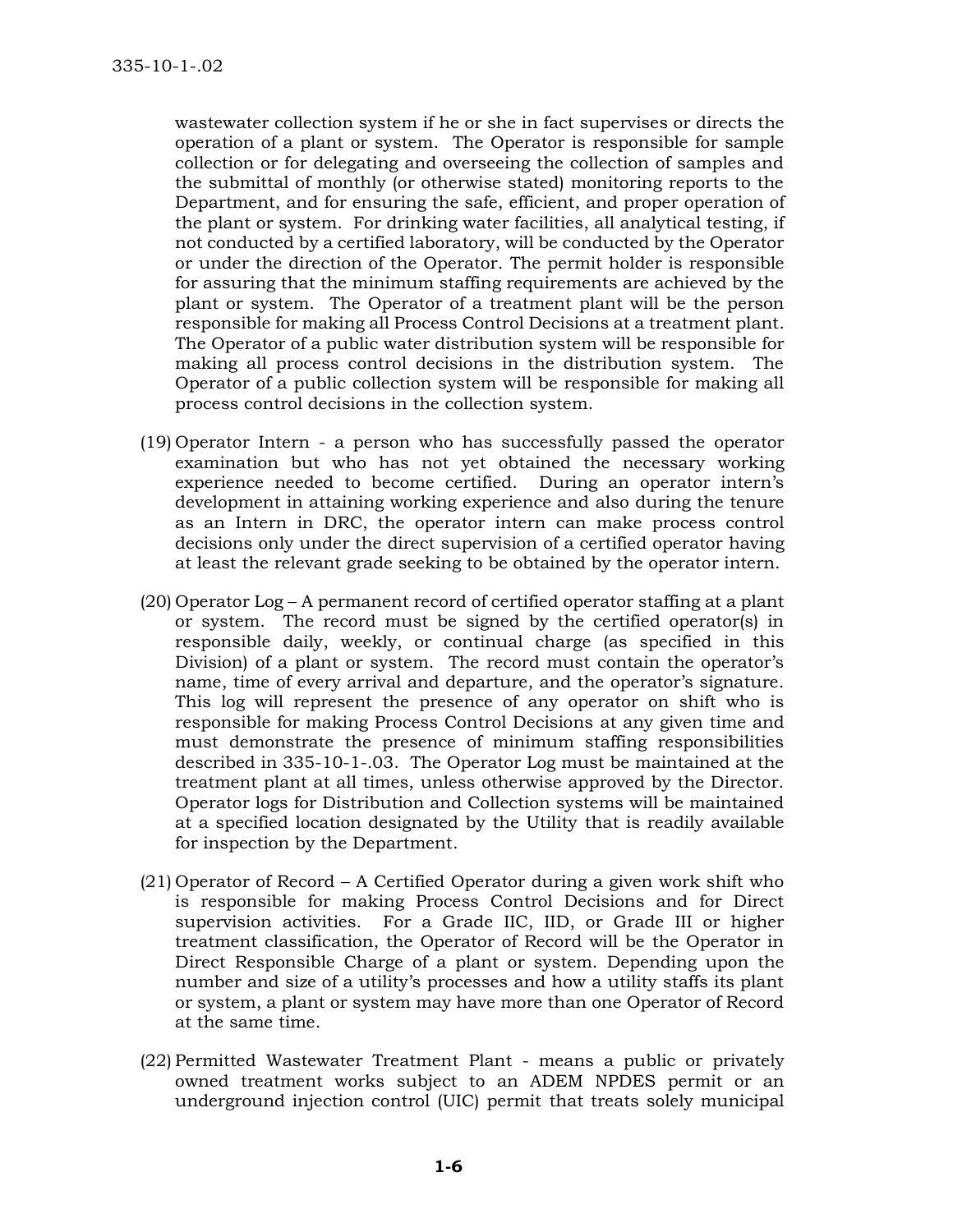wastewater or some component of municipal, institutional, and/or commercial sewage, stormwater, and industrial wastewater. This definition includes any component of a plant used for the stabilizing or digestion of organic material and for the handling and/or reduction of solids present in a wastewater or produced by the treatment of a wastewater source. This definition excludes industrial wastewater treatment systems, that do not serve the public generally, such as industrial wastewater treatment plants that do not discharge wastewater to a publically owned or privately owned municipal treatment works.

- (23) Person a natural person.
- (24) Process Control Decision any decision regarding the daily operational activities of a water treatment system, water distribution system, wastewater treatment system, or wastewater collection system that will directly impact the quality and/or quantity of drinking water or wastewater.
- (25) Public Water System Defined by ADEM regulation 335-7-1.01
- (26) Public wastewater collection system the system of pipes, structures, and facilities through which wastewater, municipal, institutional, and/or commercial sewage, or liquid or semi-solid wastes are received, collected, dewatered, stored, transported, or delivered from a residential service connection or an industrial source to a permitted public or private wastewater treatment plant. It also includes the piped conveyance of treated sewage or wastewater from the treatment system to the point of discharge, if the piped conveyance line to the point of discharge is located off the premises of the treatment plant. It also includes the piped conveyance of biosolids or any process residual material from the treatment plant to an off-site location. This definition excludes collection systems that do not serve the public generally, such as industrial wastewater treatment systems that do not discharge wastewater to a publicly owned or privately owned system but which may treat some component of municipal wastewater. While this definition encompasses biosolids handling and the off-site conveyance of treated wastewater, a Utility may choose to include these responsibilities under the role of a certified wastewater treatment plant operator.
- (27) Restricted certificate an operator certificate issued without sufficient examination that is valid only for a particular plant or system and that cannot be transferred to another plant or system.
- (28) Supervisory Control and Data Acquisition ("SCADA") a control system architecture that uses computers, networked data communications and graphical user interfaces for high-level process supervisory management. A SCADA system will use other peripheral devices such as programmable logic controllers (PLCs) and discrete proportional integral derivative (PID) controllers to interface with treatment plant, distribution system, and collection system process equipment.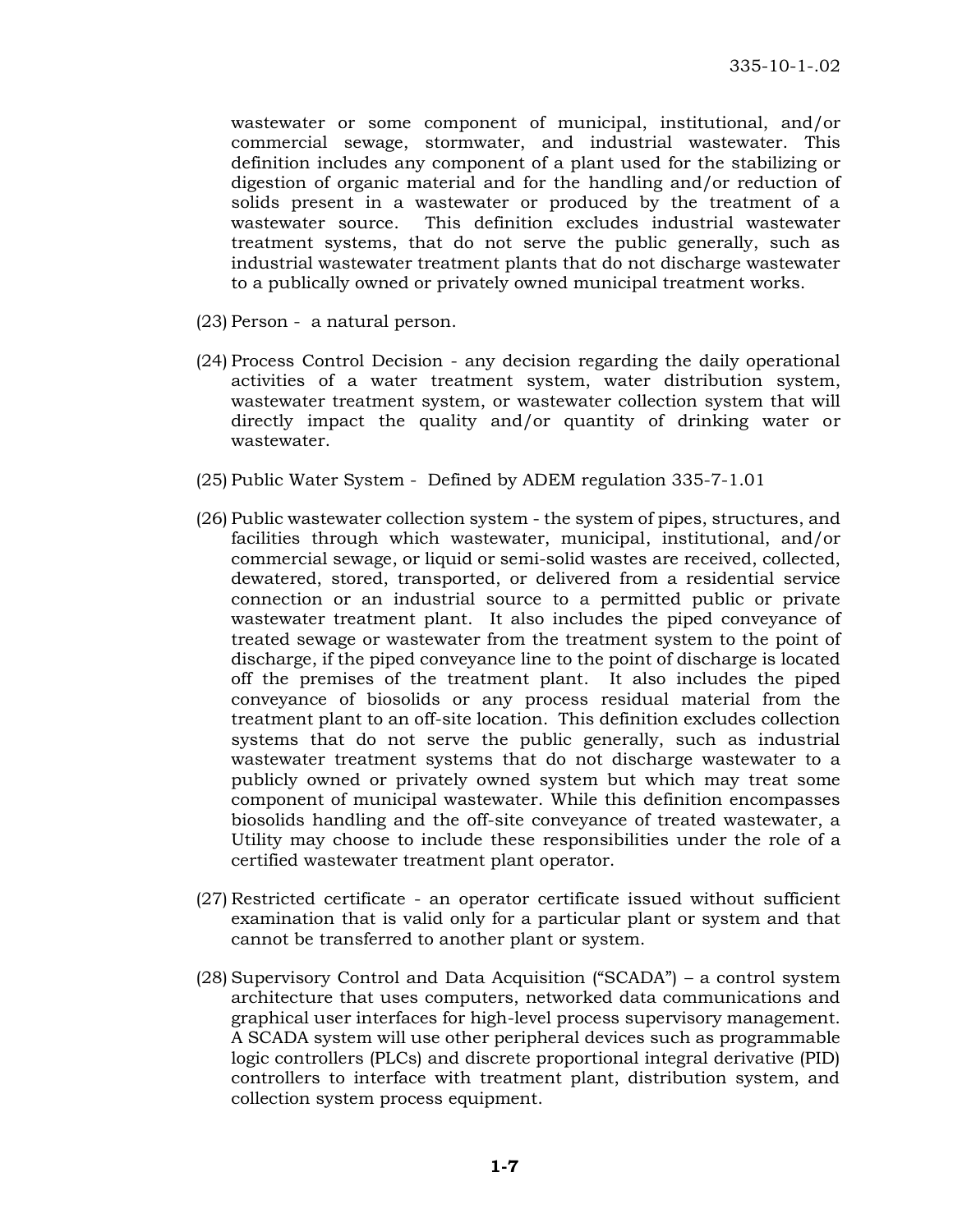- (29) Tertiary Wastewater Treatment the final step of wastewater treatment that may be present following primary and secondary treatment and that occurs before the wastewater is discharged, reused, or recycled. Examples of tertiary wastewater treatment include, but are not limited to the following:
	- (a) Aquaculture and constructed wetlands polishing;
	- (b) Tertiary Clarification;
	- (c) Chemical addition for tertiary phosphorus removal;
	- (d) Effluent filtration.
- (30) Water Treatment System Residual any liquid, semi-solid, sludge, or dried inorganic or organic material generated as a byproduct waste during the treatment of potable water.
- (31) Wastewater treatment lagoon a wastewater treatment plant employing an excavated impoundment designed and constructed to receive raw or pretreated wastewater that is stabilized or degraded in a partially or completely mixed manner. Treatment is accomplished by several naturally present microbial and photosynthetic (algal) organisms with or without supplemental aeration. A wastewater treatment lagoon may also be used for polishing or advanced treatment. A wastewater treatment lagoon consists of, but is not limited to the following:
	- (a) Single or Multi-Cell basins;
	- (b) Non-aerated basins;
	- (c) Partial mix basins;
	- (d) Hydrograph control release (HCR) basins.
- (32) Wastewater treatment plant See Permitted Wastewater Plant.
- (33) Water distribution system that portion of the water supply system wherein potable water is conveyed from the water treatment plant or other storage supply point to the premises of the consumer. Segmental Water Systems, as defined in 335-7-1.01, as part of a utility distribution system, are not required to have a distribution system operator to serve its customers.
- (34) Water treatment plant that portion of the water supply system that alters the physical, chemical or bacteriological quality of the water.
- (35) Water supply system the system of pipes, structures and facilities through which a public water supply is obtained, treated and sold or distributed for human consumption or for any other household use and that serves at least 15 service connections used by year-round residents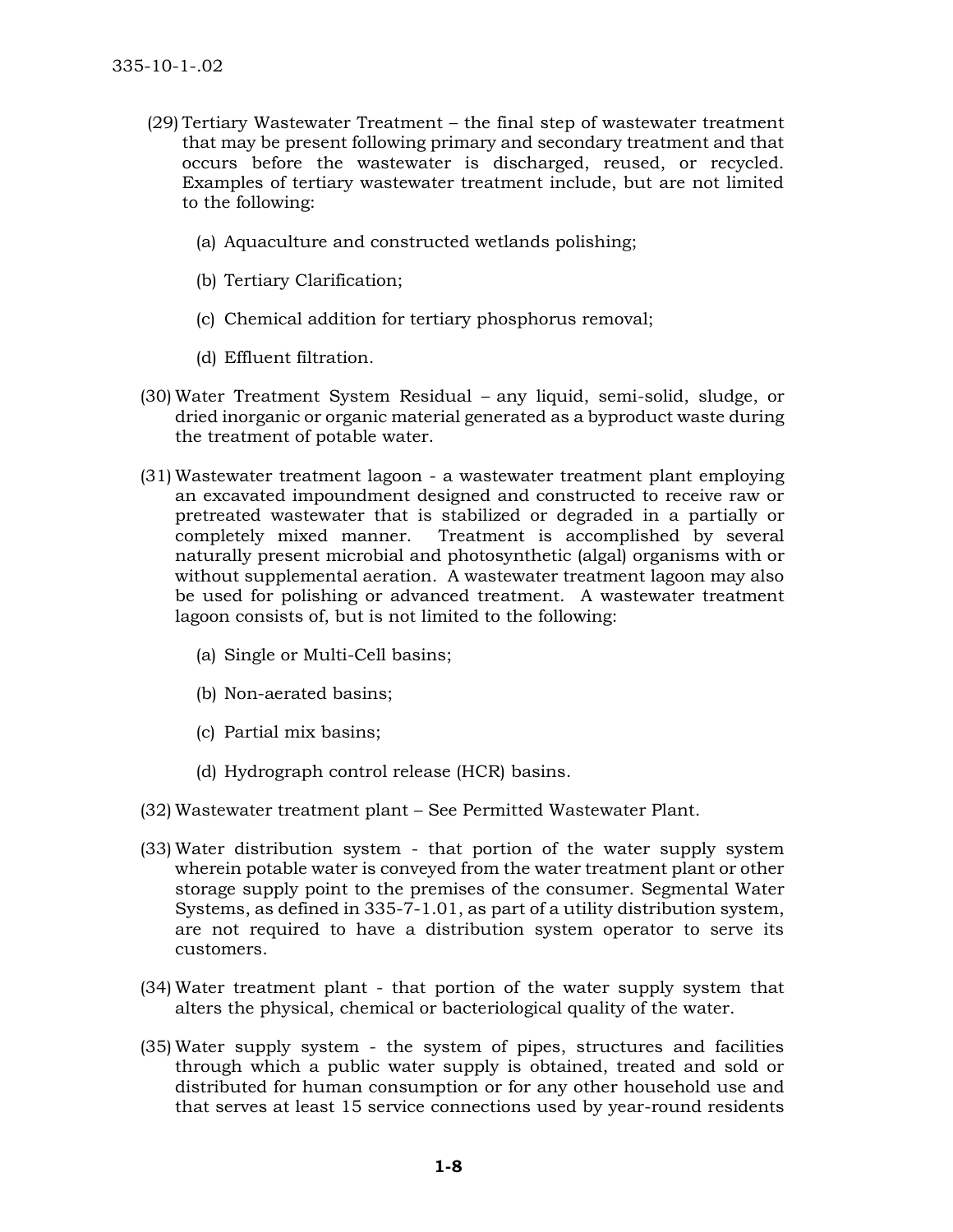or that regularly serves at least 25 year-round residents. See also Public Water System.

(36) Working experience - experience that is gained, either before or after certification is achieved, from actual hands-on operation and control of major unit treatment processes at a water or wastewater treatment plant and from the hands on operation of a water distribution system or public wastewater collection system. Excluded from this definition is work of a clerical or administrative nature or managerial oversight not related to process control decisions. See also "Direct Responsible Charge".

**Author:** Joe Alan Power, Aubrey White, Mary Alice Corcoran, James W. Grassiano.

**Statutory Authority:** Code of Alabama 1975, §§ 22-22A-5, 22-22A-6, 22-22A-8, 22-25-11, 22-25-13.

**History:** September 18, 1986.

**Amended:** May 25, 1994; Effective: July 1, 1994; June 7, 2000; January 23, 2003, November 25, 2004; April 3, 2007; DATE 2020.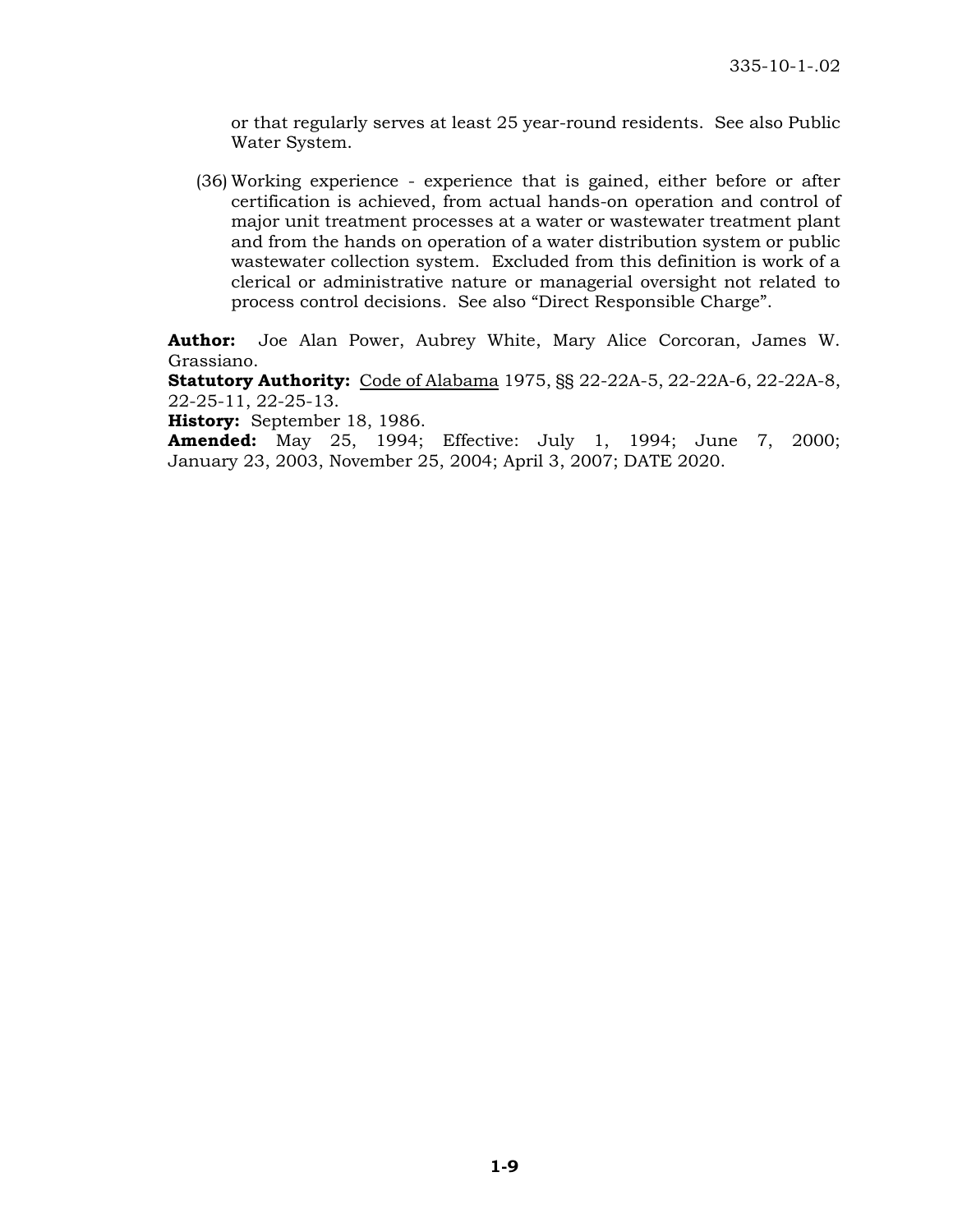## **335-10-1-.03 Staffing Requirements.**

- (1) All water treatment plants, wastewater treatment plants, water distribution systems, and public wastewater collection systems are required to be operated by an operator certified, in accordance with the provisions of this Division, as competent to operate the plants or systems to which the plant or system is classified.
- (2) All Surface Water Treatment Plants, all Groundwater Under the Direct Influence Treatment Plants, and all conventional multimedia backwashable filter plants, regardless of grade, must have a certified operator of the same grade or higher present at the plant during all hours of operation.
- (3) All Grade IV water treatment plants must have a certified operator of the same grade present at the plant during all hours of operation. An Operator Log shall be maintained at all Grade IV water treatment plants.
- (4) All Grade III water treatment plants must have a certified operator of the same grade or higher present as directed by the Department. With adequate remote monitoring and control, at a minimum, the plant must be visited by a certified operator for one 8-hour work shift during the daytime hours of plant operation, 7 days per week. Any staffing provisions beyond the aforementioned requirements may be directed by the Department. An Operator Log shall be maintained at all Grade III facilities.
- (5) All Grade III wastewater treatment plants and all Grade IV wastewater treatment plants with a permitted flow rate of less than 4.99 MGD must have a certified operator of the same grade or higher present at the plant for a minimum of one 8-hour work shift during the daytime hours of plant operation, five days a week. For all other days of plant operation, at a minimum, a certified operator Grade II or higher must operate the facility one 8-hour work shift during the daytime hours. An Operator Log shall be maintained at all Grade III and Grade IV wastewater facilities. Upon demonstration and approval of a facility's ability to be remotely monitored, the Department may waive all or part of the staffing requirements in excess of the five 8-hour shifts by a Grade III (or higher) or Grade IV operator, as applicable. Any such partial staffing waiver must be applied for by the Permittee and must then be granted in writing by the Department. To obtain a partial staffing waiver, a Grade III or IV operator, as applicable, must be available on call within 45 minutes of the plant site. The waiver may be terminated for cause by the Department, with cause not limited to partial loss of automation, violation of permit limits, or other violations of this chapter.
- (6) All Grade IV wastewater treatment plants with a design hydraulic flowrate of 5.0 MGD or greater must have a certified operator of the same grade present at the plant for a minimum of one 8-hour work shift during the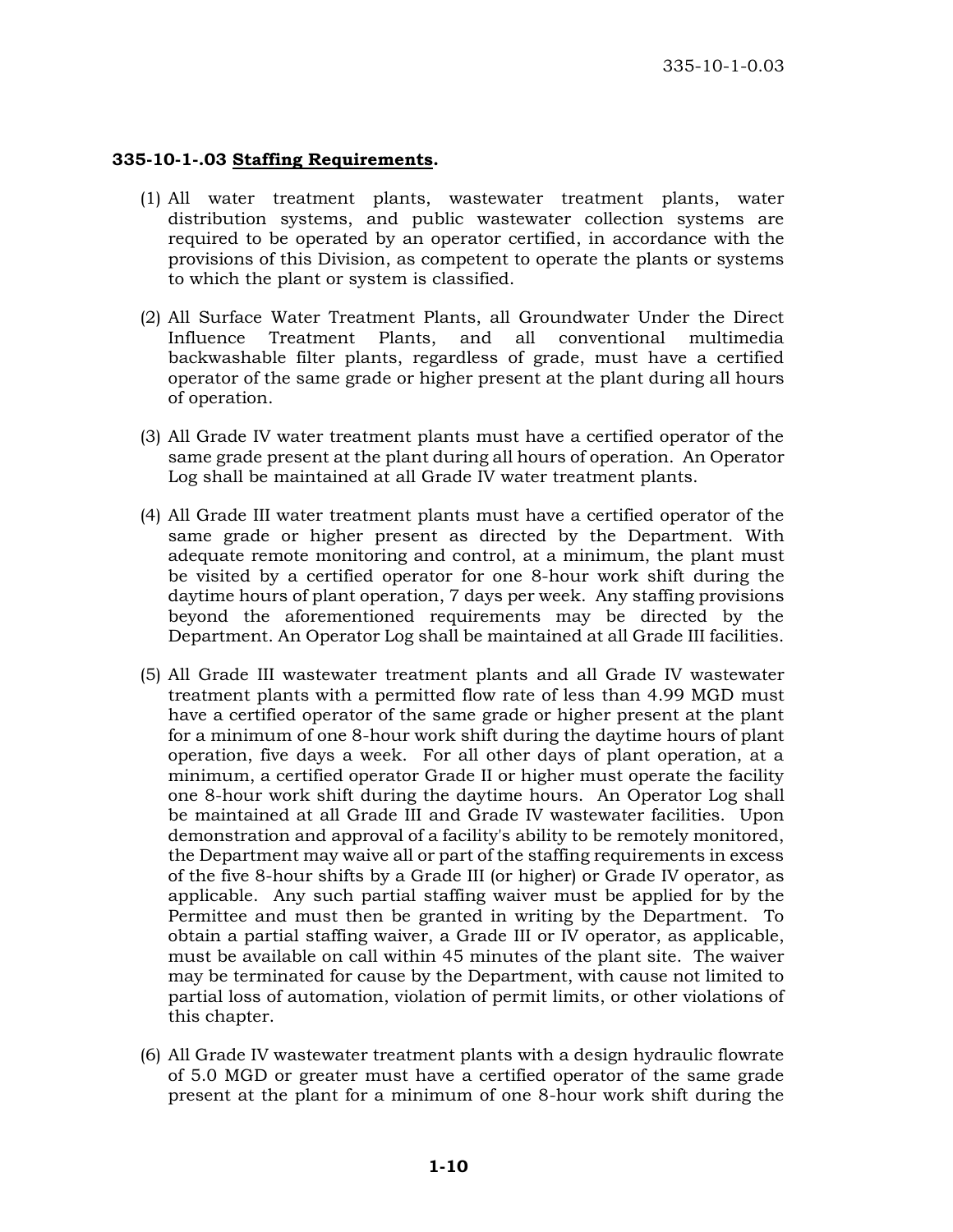daytime hours of plant operation. For all other times of operation, as a minimum, a certified operator Grade II or higher may operate the facility if the Grade IV operator is available on call within 30 minutes of the plant site. An Operator Log shall be maintained at all Grade IV facilities.

- (7) All Grade I water treatment plants, Grade II water treatment plants, Grade I wastewater treatment plants, and Grade II wastewater treatment plants must have a certified operator of the same grade or higher present at the plant at all times necessary to ensure its safe, efficient, and proper operation. All Grade I water treatment plants and all Grade I wastewater treatment plants must be visited, at a minimum, once every seven days by a certified operator of the respective grade level (or higher) of the plant, unless the facility's operating permit or approved operations plan, as applicable, calls for more frequent site visits. As a minimum, all Grade II water treatment plants must be visited daily three days per week on nonconsecutive days by a certified operator of the respective grade level (or higher) of the plant, unless the facility's operating permit or approved operations plan, as applicable, calls for more frequent visits. As a minimum, all Grade II mechanical wastewater plants must be visited daily three days per week on non-consecutive days by a certified operator of the respective grade level (or higher) of the plant, unless the facility's operating permit or approved operations plan, as applicable, calls for more frequent site visits. Regardless of minimum staffing requirements, any process control decisions (e.g., chemical dosing, disinfectant levels, dissolved oxygen control, system calibration, sludge wasting rates, etc.) must be made under the direct supervision of the certified plant operator. An Operator Log shall be maintained at all Grade I and II water and wastewater treatment facilities.
- (8) All Grades of water distribution systems and all grades of public wastewater collection systems must have a certified operator of the same grade or higher present at the system at all times necessary to ensure its safe, efficient, and proper operation. All Grade I collection, Grade II collection, and Grade I distribution systems must be visited, as a minimum, once every seven days by a certified operator of the same grade or higher unless the facility's operating permit or approved operations plan, as applicable, calls for more frequent site visits. Satellite collection systems not associated with an NPDES/UIC permit must be visited as often as necessary to prevent SSOs. All Grade II distribution systems must be visited daily three days per week on non-consecutive days by a certified operator of the respective grade level of the system, unless the facility's operating permit or approved operations plan, as applicable, calls for more frequent site visits. An Operator Log shall be maintained at all distribution and collection systems. For any non-community water system regulated by an ADEM permit that is co-located with a limited distribution system infrastructure of < 1000 feet of distribution line, the Permittee will not be required to have a separate operator for its distribution system. In these instances, the water treatment operator may also be responsible for operation of the distribution system. For any wastewater treatment plant that is regulated by an ADEM permit that is co-located with a limited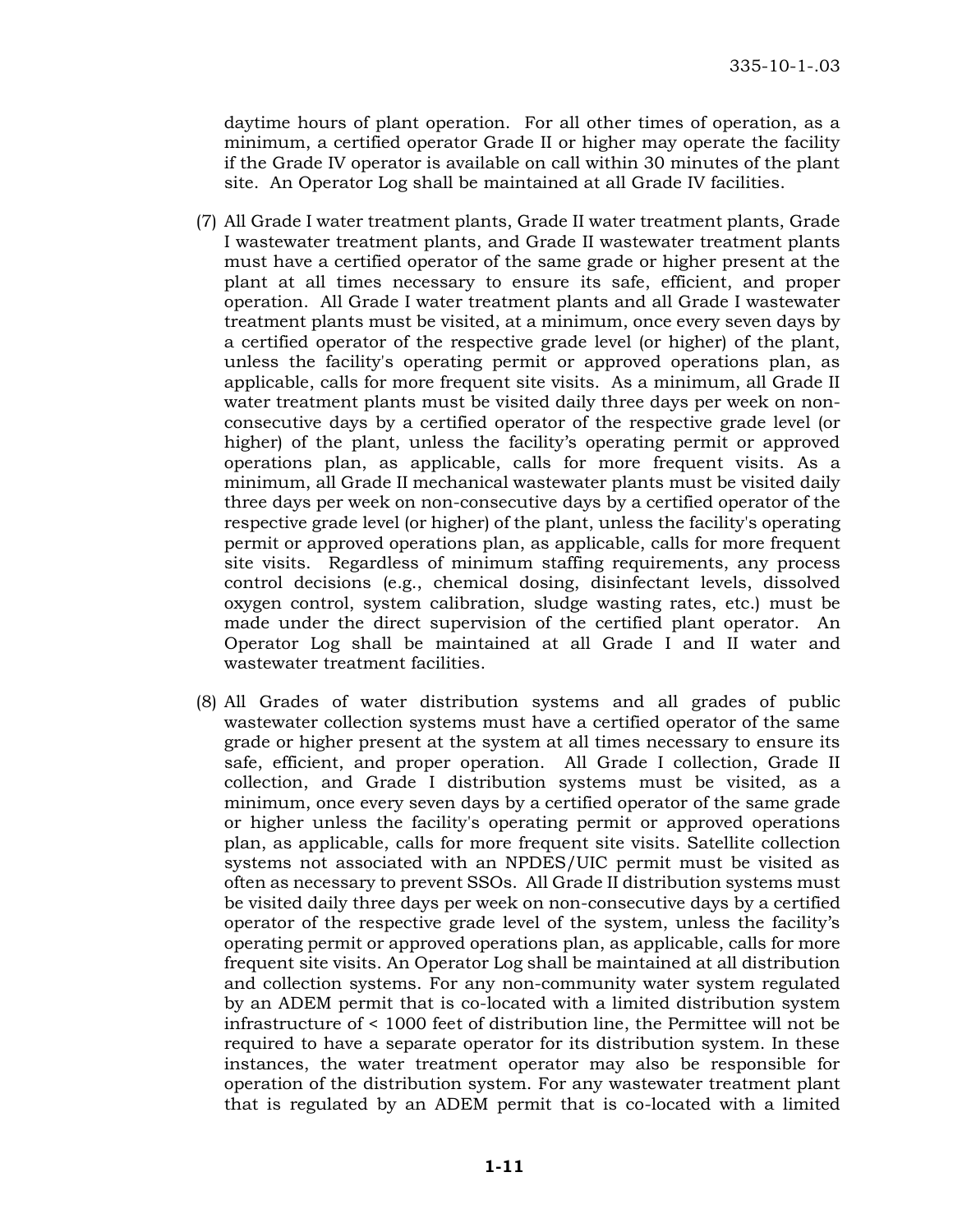collection system infrastructure of < 1000 feet of sewer line, the Permittee will not be required to have a separate operator for its collection system. In these instances, the wastewater treatment plant operator may also be responsible for operation of the collection system.

- (9) Any maintenance work or water line connections in a water distribution system or wastewater collection system must be made by or under the direct supervision of a certified distribution system operator or a certified collection system operator of the same grade (or higher), respectively. This includes, but is not limited to, any work on water storage tanks, booster stations, or system pump stations.
- (10) Any water treatment plant sampling must be collected by or under the direct supervision of a certified water treatment system operator of the same grade or higher as that of the treatment system. The operator may delegate authority for sample collection to another properly trained or certified individual working under the direct supervision of the certified operator. All sampling reports submitted to the Department regarding the treatment system are to be signed by the certified treatment plant operator of record.
- (11) Analytical testing of samples at a water treatment plant or at a water distribution system must be conducted by a certified operator of the same grade or higher of the plant or system, or the analytical testing must be conducted by a certified laboratory. If the operator delegates analytical testing (e.g., residual chlorine or pH) to a non-certified person working for the utility, then the certified operator will be responsible for the analytical accuracy and validity of the tests conducted by a non-certified utility worker.
- (12) Any water distribution system sampling must be collected by or under the direct supervision of a certified water distribution system operator of the same grade or higher as that of the distribution system. The operator may delegate authority for sample collection to another properly trained or certified individual working under the direct supervision of the certified operator. All reports documenting the sampling of water in the distribution system are to be signed by the certified distribution system operator of record.
- (13) Any wastewater treatment plant sampling must be collected by or under the direct supervision of a certified wastewater treatment system operator of the same grade or higher as that of the treatment system. The operator may delegate authority for sample collection to another properly trained or certified individual working under the direct supervision of the certified operator. All sampling reports required by a permit under Division 6 regulations that are submitted to the Department are to be signed in accordance with 335-6-6-.09.
- (14) Any wastewater collection system sampling must be collected by or under the direct supervision of a certified wastewater collection system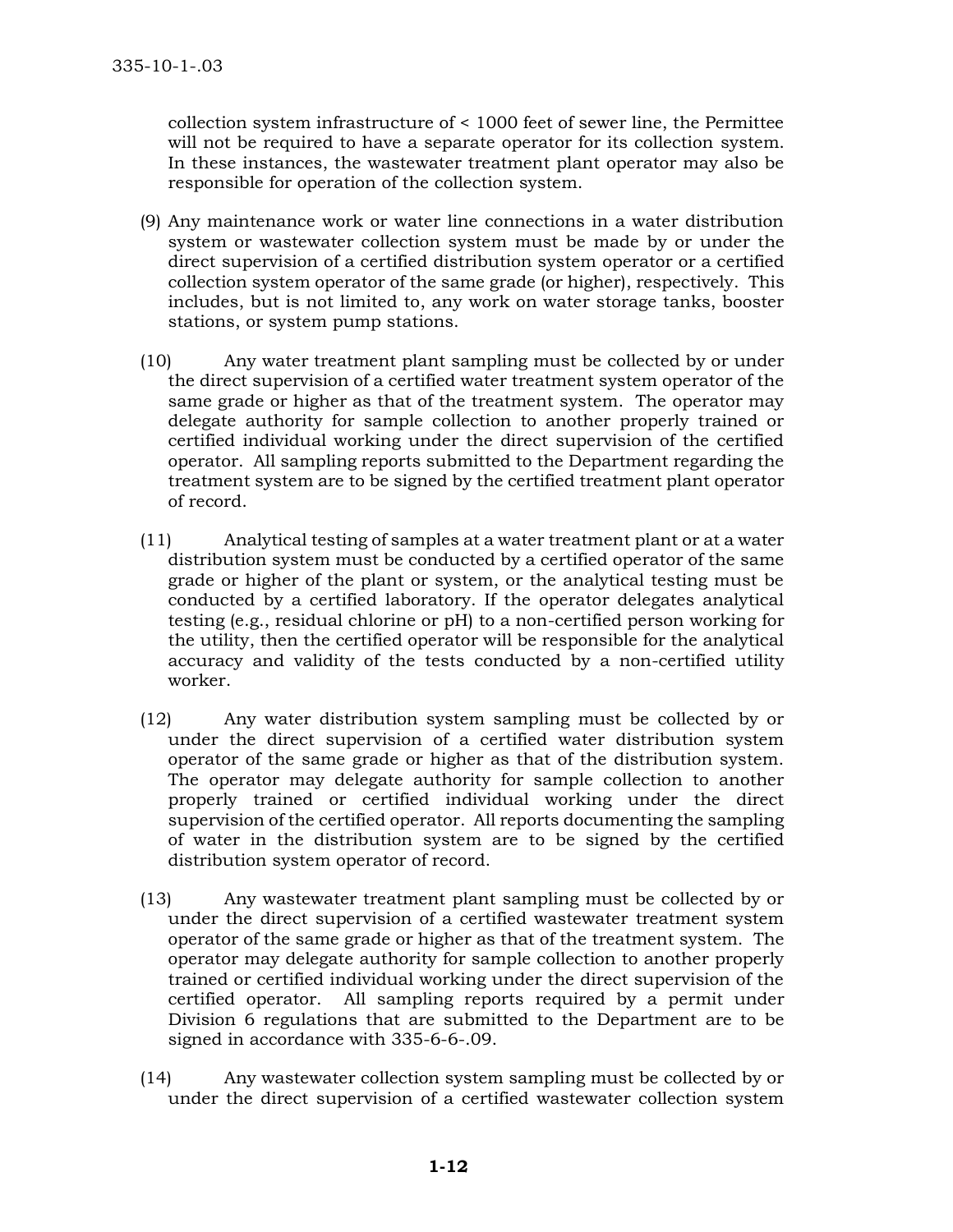operator of the same grade or higher as that of the collection system. The operator may delegate authority for sample collection to another properly trained or certified individual working under the direct supervision of the certified operator. All sampling reports required by a permit under Division 6 regulations that are submitted to the Department regarding the wastewater collection system are to be signed in accordance with 335-6-  $6 - .09$ .

- (15) Every operator is required to notify ADEM in writing to specify which plant or system he or she is responsible for. The written notification shall be via a form approved by the Department. A person will not be deemed an operator of record for a facility or system until this form is received by the Department. The Operator must ensure that he or she meets all of the responsibilities of a certified Operator, as defined by this Division. When the operator changes employment, then he or she is required to notify the Department via submittal of a revised operator employment form. If the operator is no longer employed at a facility or system, then the operator must submit a revised form to ADEM indicating that he or she is "Inactive". A utility may also submit an operator employment form to the Department to notify ADEM that an operator is no longer employed by the utility.
- (16) Operation of Multiple Systems: A certified operator may operate more than one plant or system only if the operator can ensure the safe, efficient and proper operation of all plants and systems operated. Every operator of multiple systems is required to notify ADEM in writing to specify which plants or systems that he or she is responsible for. The written notification of employment at multiple systems shall be via a form approved by the Department. A person will not be deemed an operator of record for each facility or system until this form is received by the Department. This form is subject to review by the Department. Operation must be limited to plants or systems classified at or lower than the grade of the certified operator. The Operator must ensure that he or she meets all of the responsibilities of a certified Operator, as defined by this regulation, at each facility. ADEM may rescind an approval for a person to operate multiple plants or systems for cause, not limited to equipment malfunction, partial loss of automation, violation of permit limits, or other violations of this regulation. If an operator of multiple systems cannot demonstrate safe, efficient, and proper operation of each system that he or she claims to operate, then the submitted form may be denied by the Department. When the operator changes employment at any facility, then he or she is required to notify the Department via submittal of a revised multiple system operator employment form. If the operator is no longer employed at any facility or system, then the operator must submit a standard operator employment form to ADEM indicating that he or she is "Inactive". A utility may also submit an operator employment form to the Department to notify ADEM that an operator is no longer employed by the utility.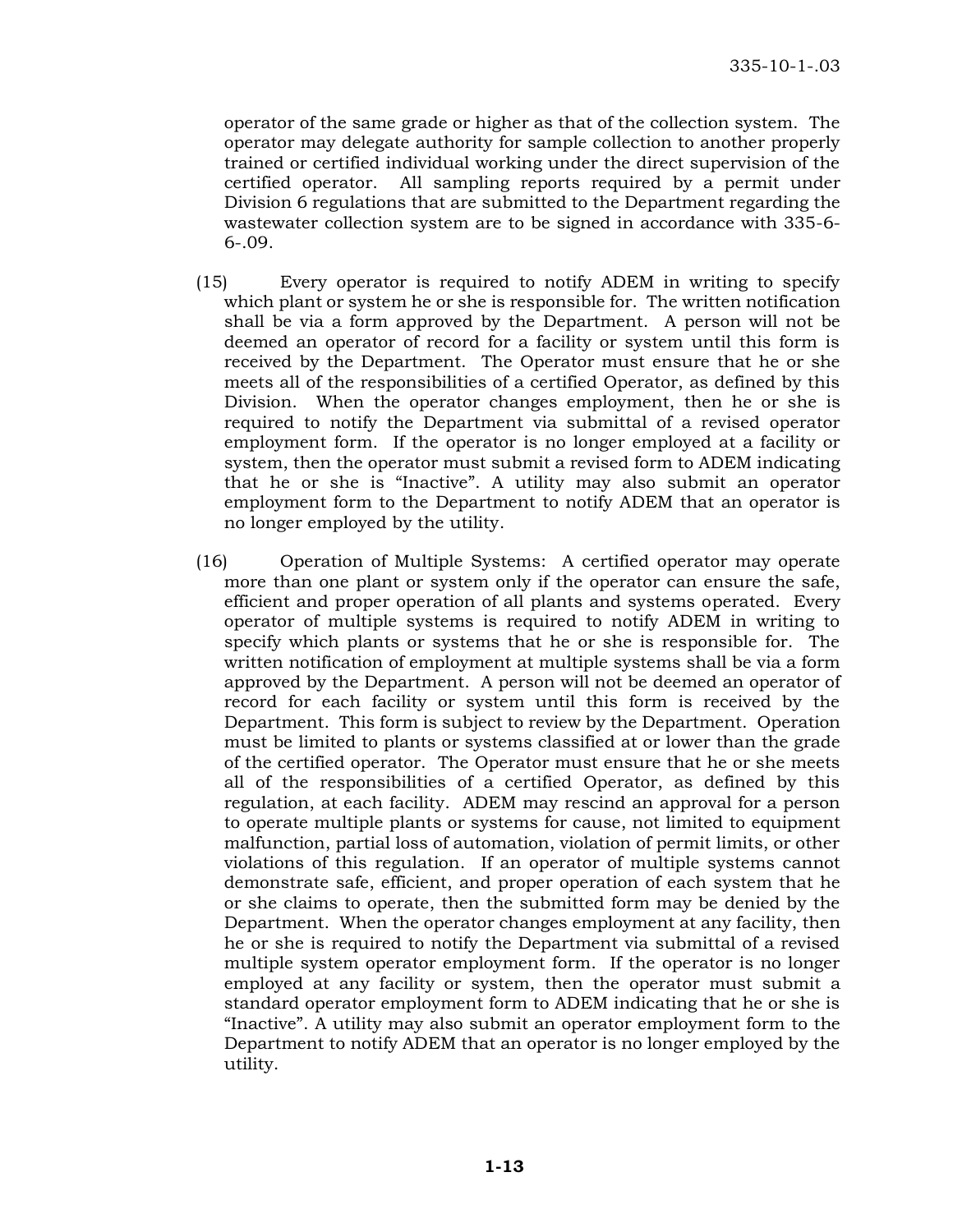- (17) When an operator changes employment or is no longer able to operate a plant or system to which the operator is designated and approved, the operator will notify ADEM to specify his or her change in employment or position, as described above. If a plant or system no longer has a duly designated operator of the same classification, then the plant or system will be in violation of the Department's Division 10 requirements. In the case that a certified operator is not available or if the position is unexpectedly vacated, and another certified operator is not immediately qualified to assume the approved certified operator role, then the plant or system must notify the Director within 48-hours. Upon written approval from the Director, the Department may provide the permittee or system a short period of time to fill the position, provided the permittee or system can provide written assurance that sufficient interim measures are implemented for the protection of public health and the environment. However, any written interim approval from the Director does not alleviate the system's violation status for not employing a duly certified operator of the proper classification.
- (18) Every public wastewater collection system and every public water distribution system must have a certified operator of the same grade or higher, even if the system is not associated with or legally bound by an ADEM issued treatment system permit. The operators of such nonpermitted or independently owned collection and distribution systems must abide by the Operator requirements outlined in this chapter.
- (19) The same operator may not work a shift greater than 16-hours per day without prior written approval from the Director. Short-term exceptions may be granted to forego written approval in the event of unusual circumstances such as weather emergencies, power outages, or plant upsets. Such approvals will be granted on a case by case basis.
- (20) The operator is required to maintain a facility operations logbook. The operator must record all process control decision changes and all facility maintenance and sampling collection activities in the logbook, unless the changes and activities are automatically recorded by the plant SCADA system, the distribution SCADA system, or the collection SCADA system. Operator activities may also be recorded via other computer based proprietary software systems that address equipment maintenance, sample collection, and data analysis. The logbook is to be kept at the regulated facility or at an alternate location approved by the Department. Any data and operator decisions recorded in a SCADA or computer based platform must be accessible for ADEM review at the plant or system or at the alternative location approved by the Department.
- (21) Utilities whose operator of record is under contract operation must ensure that the contracted plant or system operator meets the minimum staffing requirements under Rule 335-10-1-.03 to ensure safe, efficient, and proper operation of the plant or system.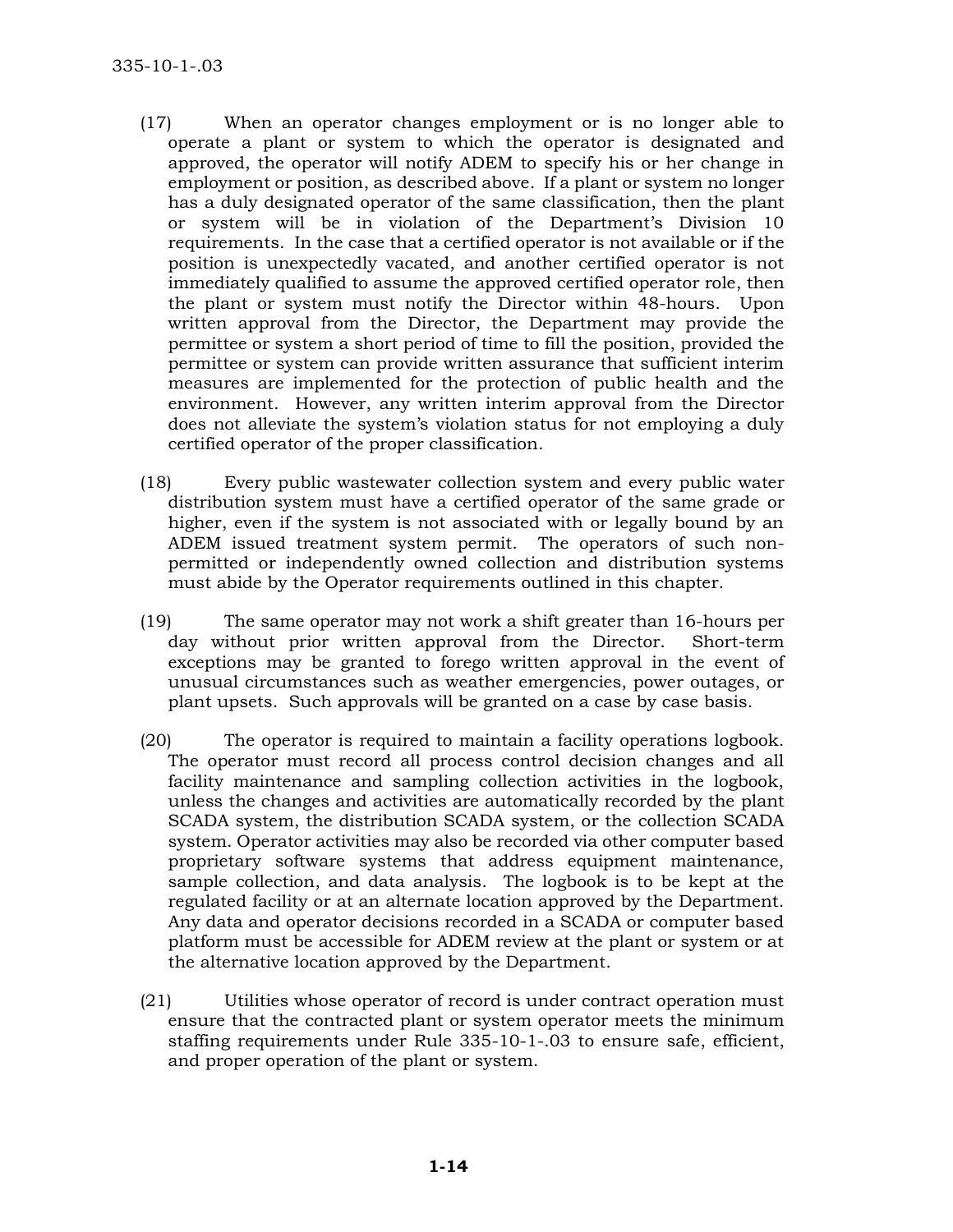(22) It is the responsibility of the permittee to have the necessary number of operators in DRC of the water distribution system, water treatment plant, wastewater collection system, or wastewater treatment plant to ensure safe, efficient, and proper operation of the plant or system.

**Author:** Joe Alan Power, Aubrey White, Mary Alice Corcoran, James W. Grassiano.

**Statutory Authority:** Code of Alabama 1975, §§ 22-22A-5, 22-22A-6, 22-22A-8, 22-25-11, 22-25-13.

**History:** September 18, 1986.

**Amended:** May 25 1994; effective: July 1, 1994; June 7, 2000; January 23, 2003, November 25, 2004; April 3, 2007; DATE, 2020.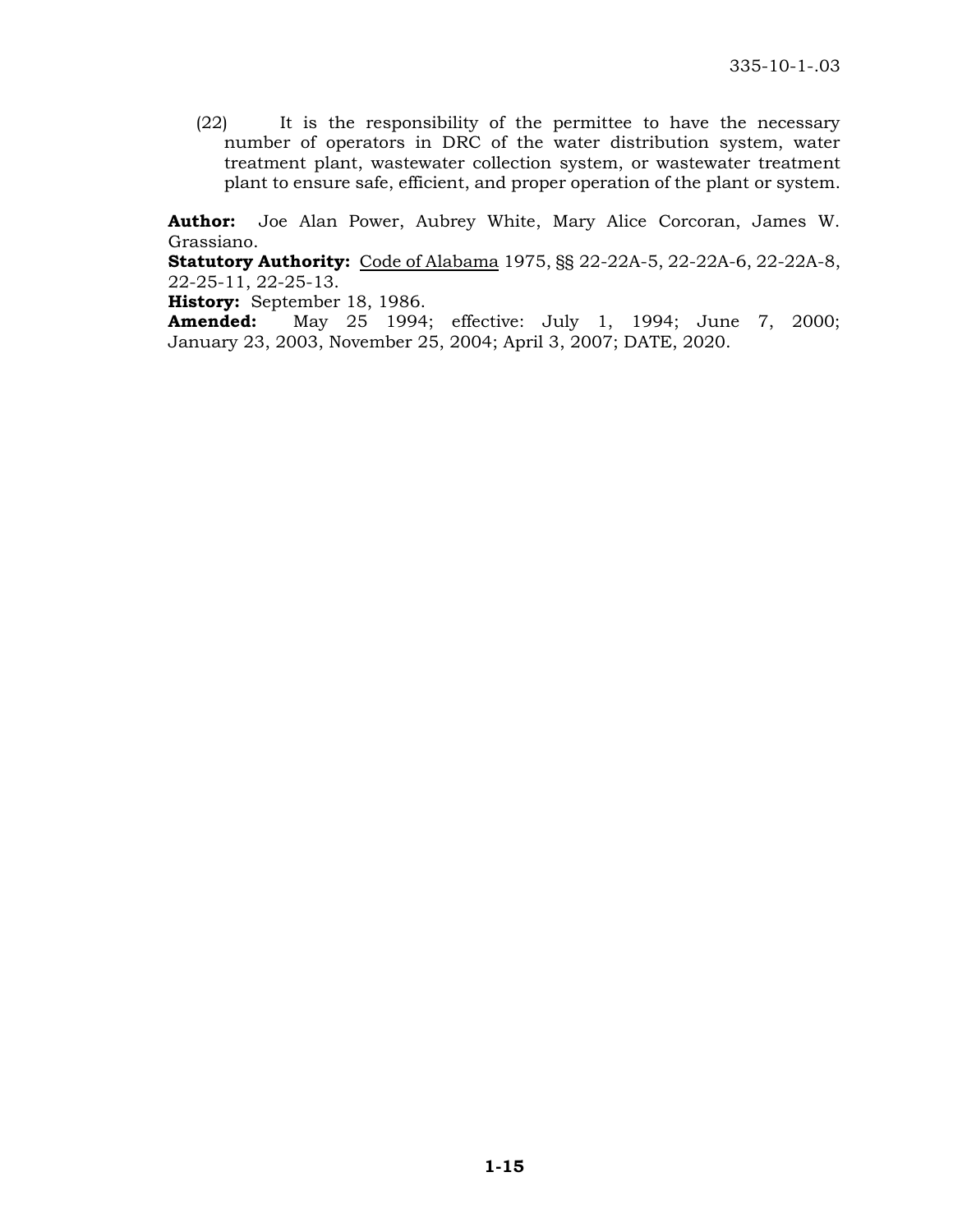**335-10-1-.04 Examinations.** The first step in the certification process is the written examination. A person wishing to apply for examination must submit a complete application to the Department, together with the appropriate fees required by this Rule and in accordance with Rule 335-1-1-.06. The applicant must have a high school diploma from a school accredited by a nationally recognized accrediting agency or the applicant must have successfully passed the General Educational Development (GED) tests developed by the American Council on Education's GED Testing Service or an equivalent high school equivalency exam approved in another state.

- (1) Examinations shall reflect the minimum knowledge and skills required to competently operate the various classifications of water treatment plants, wastewater treatment plants, water distribution systems, and public wastewater collection systems.
- (2) Exams are administered electronically at several Department-approved test centers. Upon the Department approval of an exam application, a person will arrange to take an exam at a prescribed test center at a specific date and time. Test centers administer exams Monday through Friday, except on holidays. Test centers may also administer exams on Saturday. The Department and the test centers reserve the right to limit the number of examinees for each scheduled exam based on space limitations. The examinees will be scheduled on a first-come first-serve basis.
- (3) A person taking an operator exam must abide by the examination rules imposed by the Department and the rules imposed by the Department's approved test center, including any requirements about the confidentiality and proprietary contents of an exam.
- (4) The minimum passing grade shall be seventy percent. Upon completion of an exam, the applicant shall be notified of a passing or failing grade at the test center. All examinations shall remain the property of the Department and/or the test center.
- (5) Upon passing the examination, the candidate will have the designation of Operator Intern. The Operator Intern must obtain the necessary working experience and DRC experience detailed in 335-10-1-.07 and 335-10-1-.08 in order to become certified. If the necessary working experience and DRC experience is not obtained within five years of passing the examination, the operator intern must retest.
- (6) The application and fees for examination must be received by the Department at least 30 days prior to an intended examination date.
- (7) The Department may grant a temporary waiver of the education requirement outlined herein (i.e., high school diploma or high school equivalency exam), allowing the applicant to take the examination if the applicant provides acceptable evidence to the Department that he or she will meet education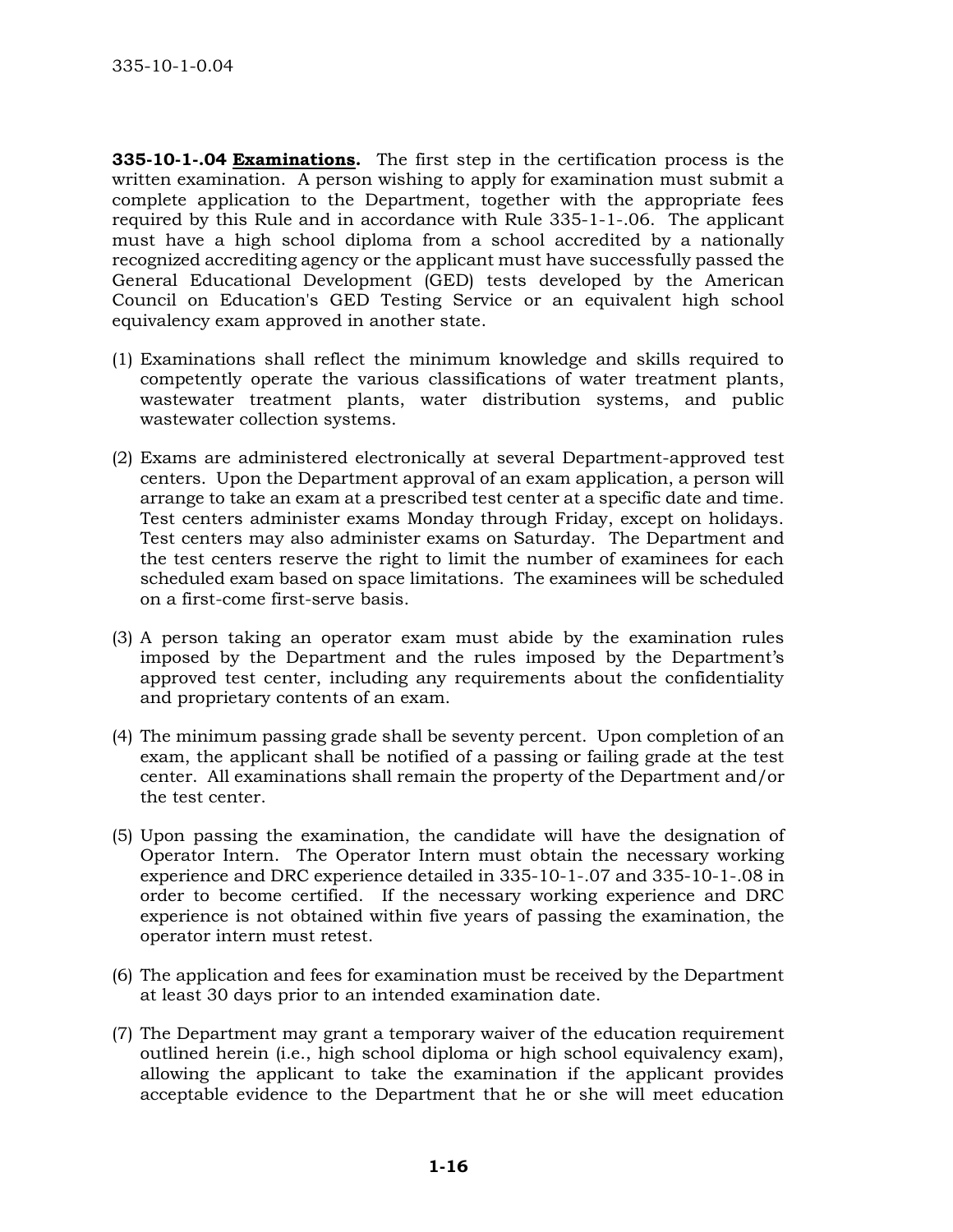requirements no later than 60-days after the scheduled date of an examination. If the education requirement is not met within the 60-day time, the Department shall not accept the examination results for any purpose.

- (8) A person taking an operator exam must take the exam within 12 months after being approved to take the exam. If the exam is not taken within 12 months, an exam application along with the exam fee must be resubmitted again for approval from the Department.
- (9) The Director may deny an application for cause, including violations of this Chapter.

**Author:** Aubrey White, Mary Alice Corcoran, James W. Grassiano. **Statutory Authority:** Code of Alabama 1975, §§ 22-22A-5, 22-22A-6, 22-22A-8, 22-25-11, 22-25-13.

**History:** November 25, 2004; April 3, 2007, DATE, 2020.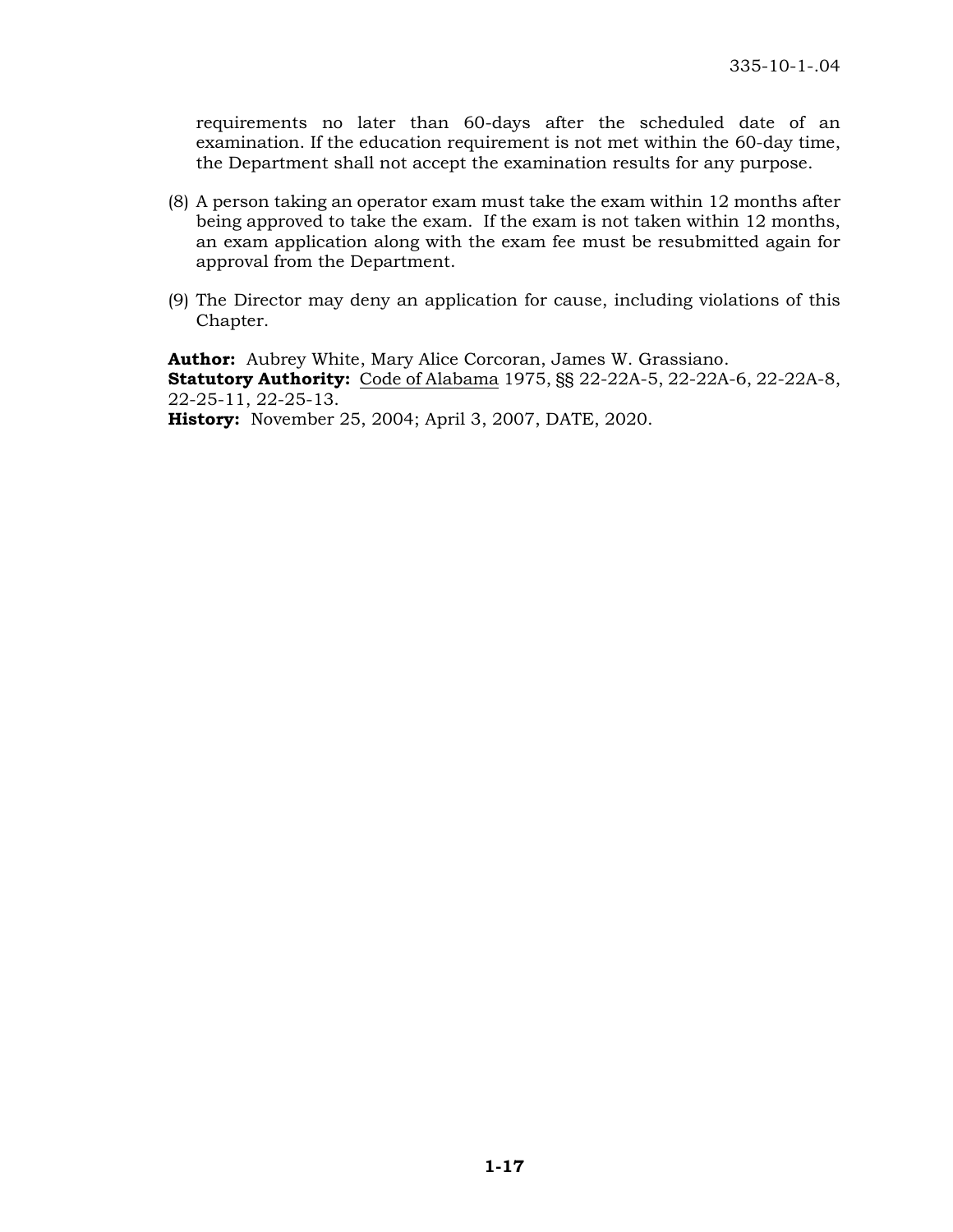### **335-10-1-.05 Re-examination.**

- (1) A person who fails to pass one examination for a particular classification of water treatment plant, water distribution system, wastewater treatment plant, or public wastewater collection system may take another regularly scheduled examination for the same classification of plant or system provided a new application is submitted together with fees in accordance with Rule 335-10-1-.04.
- (2) A person who fails to pass two examinations for a particular classification of water treatment plant, water distribution system, wastewater treatment plant, or public wastewater collection system may take another regularly scheduled examination for the same classification of plant or system provided a new application is submitted together with fees in accordance with Rule 335-10-1-.04 and provided the applicant submits adequate proof that he or she has successfully completed 8 hours of additional training programs that have been approved by the Department.
- (3) Upon failure of three consecutive examinations for the same classification of water treatment plant, water distribution system, wastewater treatment plant, or public wastewater collection system, the applicant must wait until 6 months transpire before applying to the Department to sit for another exam of the same grade. The other requirements of this Reexamination rule will then be repeated accordingly.
- (4) The overriding requirement is that a person may not take more than four exams of the same classification in a 12-month period and that after any two consecutive test failures for the same exam, the applicant shall obtain the additional training requirement outlined in Rule 335-10-1-.05(2)

**Author:** Joe Alan Power, Aubrey White, Mary Alice Corcoran, James W. Grassiano.

**Statutory Authority:** Code of Alabama 1975, §§ 22-22A-5, 22-22A-6, 22-22A-8, 22-25-11, 22-25-13.

**History:** September 18, 1986.

**Amended:** May 25 1994; effective: July 1, 1994; June 7, 2000, November 25, 2004. DATE, 2020.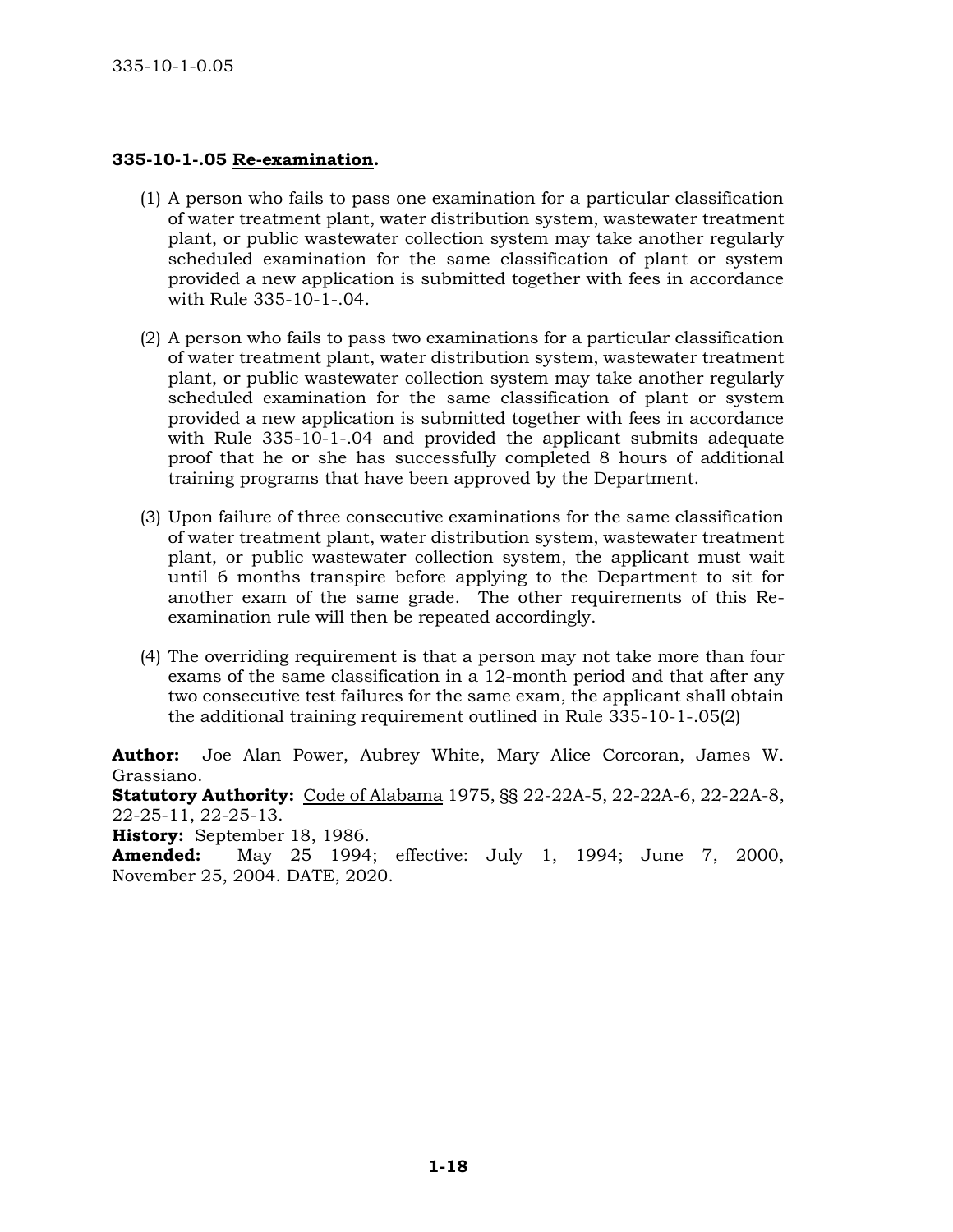#### **335-10-1-.06 Classification of Systems.**

- (1) Water treatment plants are classified by a numerical ranking processes approved by the Department accounting for various factors such as average daily design flow, the source of the raw water supply, the number, type and complexity of each unit treatment process, the treatment of water treatment process residuals, the level of plant instrumentation/automation, the type of on-site analytical laboratory work conducted, and other facility characteristics. The designated water treatment classifications are:
	- (ii) Grade I Water Treatment
	- (iii) Grade II Water Treatment
	- (iv) Grade III Water Treatment
	- (v) Grade IV Water Treatment
- (2) Wastewater treatment plants are classified by a numerical ranking processes approved by the Department accounting for various factors such as population equivalent, average daily design flow, the number, type and complexity of each unit treatment process, sludge/biosolids handling processes, the disposition of treated effluent, level of instrumentation/automation, the type of on-site analytical laboratory work conducted, and other facility characteristics. The designated wastewater treatment classifications are:
	- (i) Grade I Wastewater Treatment
	- (ii) Grade II Wastewater Treatment
	- (iii) Grade III Wastewater Treatment
	- (iv) Grade IV Wastewater Treatment
- (3) Water Distribution Systems are classified by a numerical ranking process approved by the Department accounting for total population served by the system. The designated water distribution system classifications are:
	- (i) Grade ID Water Distribution System
	- (ii) Grade IID Water Distribution System
- (4) Wastewater Collection Systems are classified by a numerical ranking process approved by the Department accounting for total population served by the system. The designated wastewater collection system classifications are:
	- (i) Grade IC Wastewater Collection System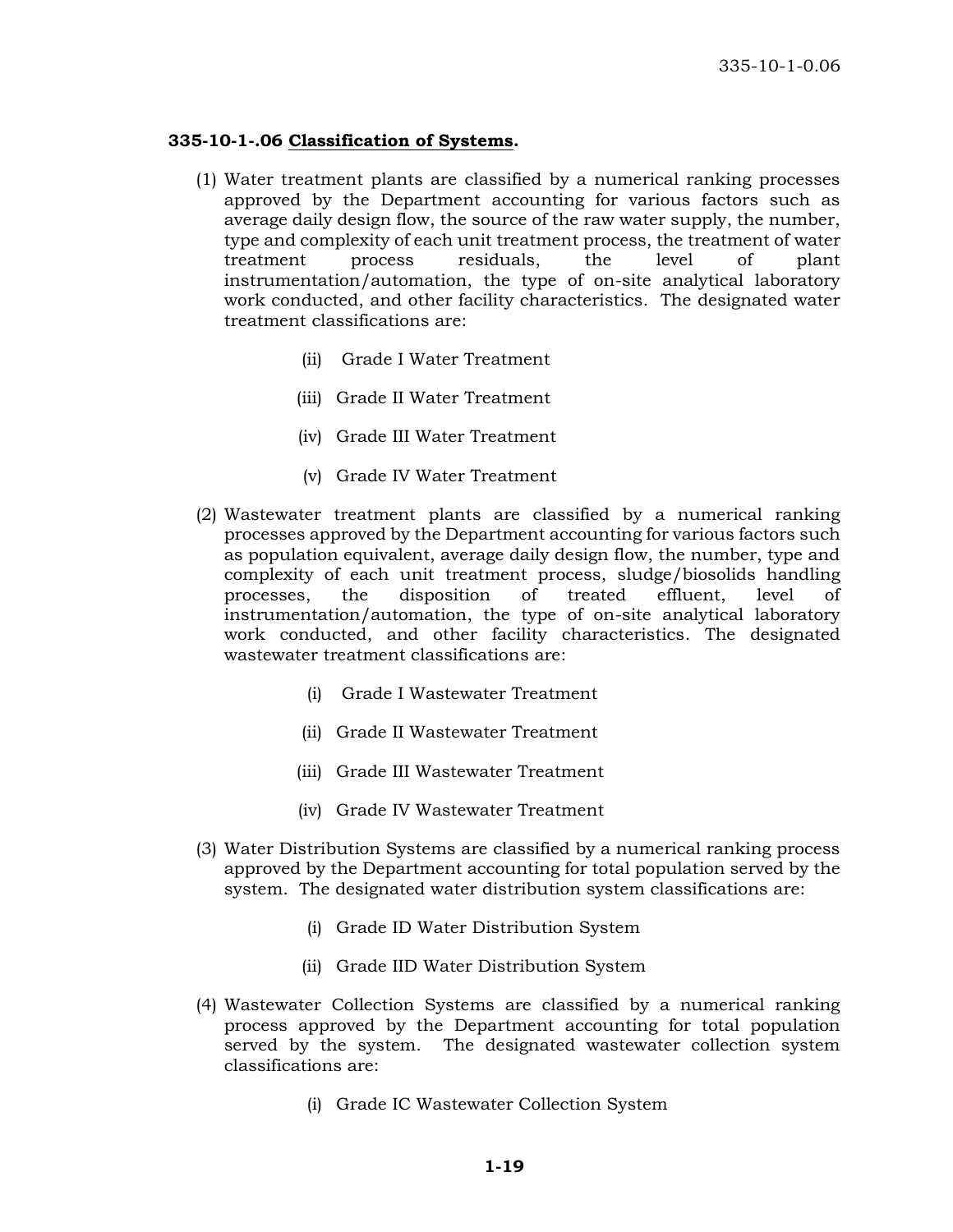- (ii) Grade IIC Wastewater Collection System
- (5) The plant or system ranking will be made by a certified Operator of record designated by the permittee or system, typically by the Chief Operator, Plant Superintendent, or plant manager. The plant or system ranking will be submitted to the Department within 30 days of permit issuance.
- (6) The Director may change the classification of a particular water distribution system, water treatment plant, wastewater collection system, or wastewater treatment plant when there are unusual factors affecting the quality of the source, the quality of the discharge, the complexity of the treatment, distribution, or collection system or if there are other potential public health or environmental concerns that the Director identifies warrant a change in classification. Upon changing the classification, the Director shall notify the owner of the affected water distribution system, water treatment plant, wastewater collection system, or wastewater treatment plant of the change in classification and shall give the owner a reasonable time to comply with the requirements this Chapter.
- (7) A re-ranking of a water distribution system, water treatment plant, wastewater collection system, or wastewater treatment plant may be warranted if upgrades or major changes are made to the plant or system. If a re-ranking is necessary, the operator of record has 180 days to re-rank the water distribution system, water treatment plant, wastewater collection system, or wastewater treatment plant upon completion of the plant or system upgrade or change.

**Author:** Joe Alan Power, Aubrey White, Mary Alice Corcoran, James W. Grassiano.

**Statutory Authority:** Code of Alabama 1975, §§ 22-22A-5, 22-22A-6, 22-22A-8, 22-25-11, 22-25-13.

**History:** September 18, 1986.

**Amended:** May 25 1994; effective: July 1, 1994; January 23, 2003, November 25, 2004, DATE, 2020.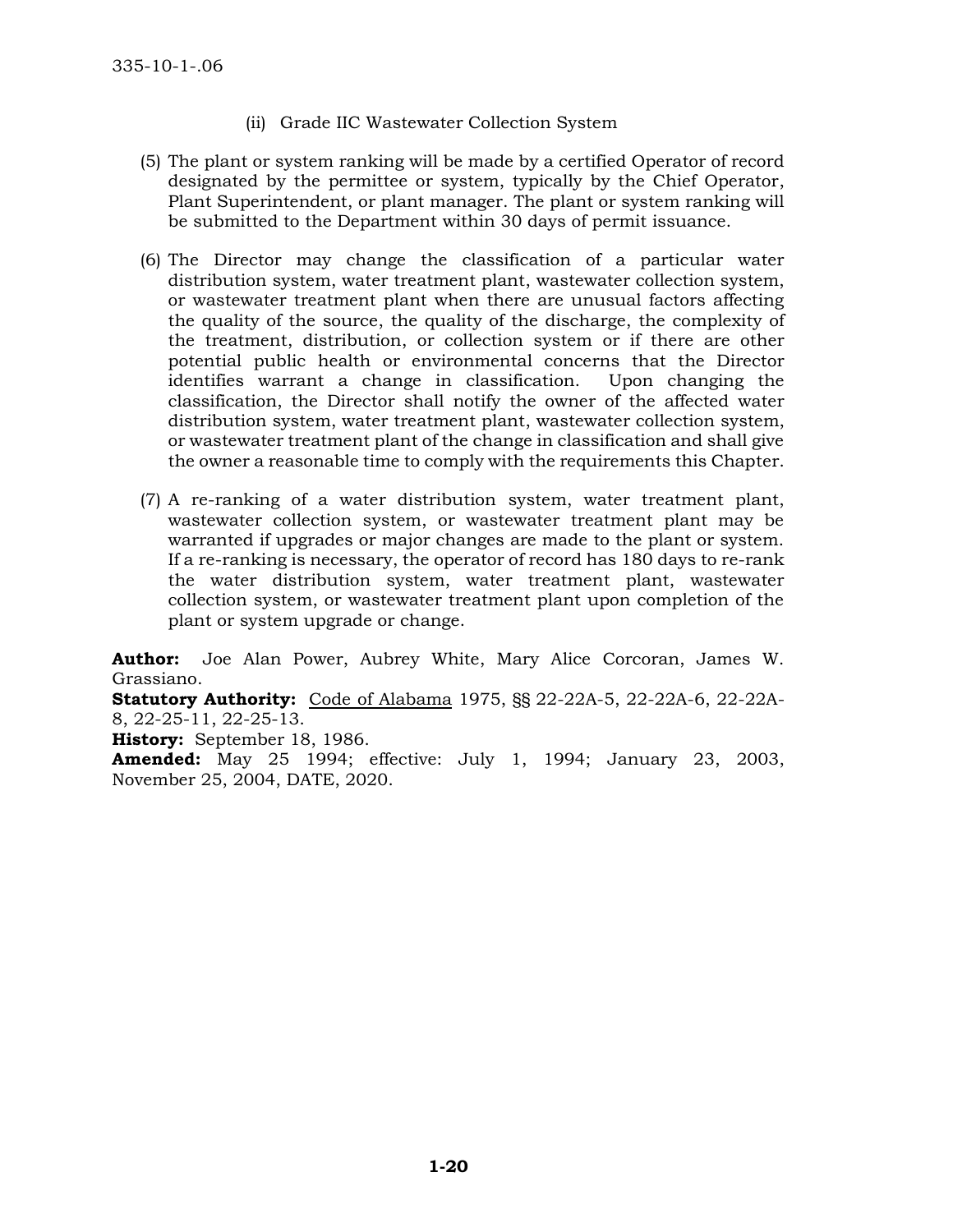**335-10-1-.07 Qualification for Certification - Water Distribution Systems and Water Treatment Plants.** An operator intern wishing to apply for certification must submit a complete experience verification application to the Department, together with appropriate fees required by Rule 335-1-1-.06. The applicant must obtain the following working experience prior to submittal of the application:

- (1) For a Grade ID water distribution system:
	- (a) Have at least twelve months working experience in a Grade ID or higher water distribution system; and
	- (b) Pass an examination approved by the Department.
	- (c) Credit for a maximum of six months of working experience may be allowed by the Department for the completion of, or attendance at, Department approved training programs, classes or seminars.
- (2) For a Grade IID water distribution system:
	- (a) Have at least eighteen months working experience in a Grade IID water distribution system, including six months as an Operator Intern in DRC at a Grade IID water distribution system; and
	- (b) Pass an examination approved by the Department.
	- (c) Credit for a maximum of six months of working experience may be allowed by the Department for the completion of, or attendance at, Department approved training programs, classes or seminars.
- (3) For a Grade I water treatment plant:
	- (a) Have at least twelve months working experience in a Grade I or higher water treatment plant; or
	- (b) Have at least twenty-four months of combined experience in a Grade ID or higher water distribution system; and
	- (c) Pass an examination approved by the Department.
	- (d) Credit for a maximum of six months of working experience may be allowed by the Department for the completion of, or attendance at, Department approved training programs, classes or seminars.
- (4) For a Grade II water treatment plant:
	- (a) Have at least eighteen months working experience in a Grade II or higher water treatment plant; or
	- (b) Have at least twenty-four months of combined experience in a Grade I or higher treatment plant or a Grade ID or higher water distribution system; and
	- (c) Pass an examination approved by the Department.
	- (d) Credit for a maximum of nine months of working experience may be allowed by the Department for the completion of, or attendance at, Department approved training programs, classes or seminars.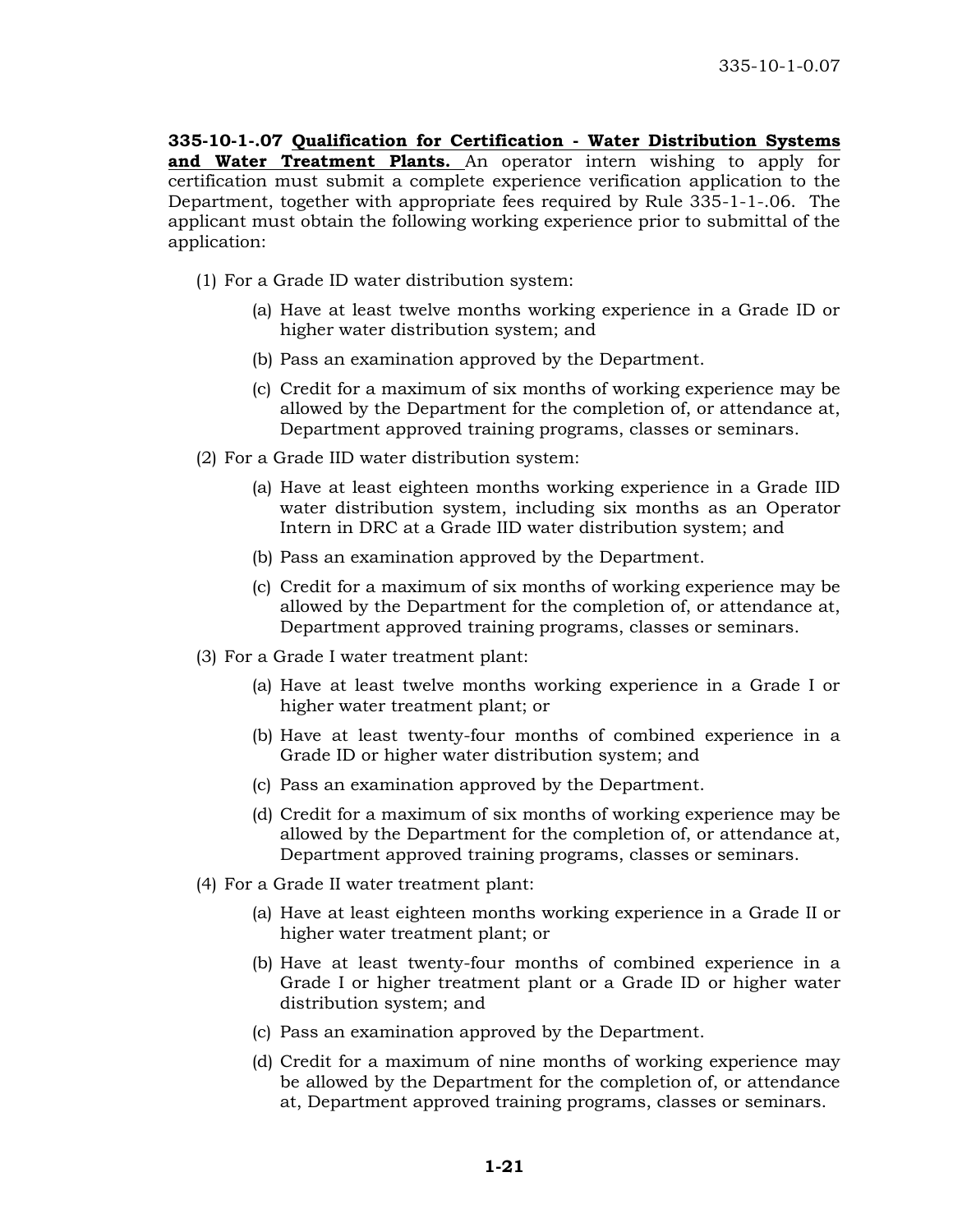- (5) For a Grade III water treatment plant:
	- (a) Have at least twenty-four months of treatment experience in a Grade III or higher water treatment plant, including one year as an Operator Intern in DRC at a Grade III or higher water treatment plant; or
	- (b) Have at least thirty-six months of combined working experience in a Grade II or higher water treatment plant, including one year as an Operator Intern in DRC; and
	- (c) Be certified as a Grade II water treatment plant operator, unless the applicant has a four-year degree in engineering or biological sciences or chemistry; and
	- (d) Pass an examination approved by the Department.
	- (e) Credit for a maximum of twelve months of working experience may be allowed by the Department for the completion of, or attendance at, Department approved training programs, classes or seminars.
- (6) For a Grade IV water treatment plant:
	- (a) Have at least twenty-four months of treatment experience in a Grade IV water treatment plant, or at least thirty-six months of combined experience working in a Grade III or Grade IV water treatment plant, including one year as an Operator Intern in DRC at a Grade IV water treatment plant. However, all working experience must be at a Grade III or Grade IV surface water filtration treatment plant; and
	- (b) Be certified as a Grade II or a Grade III water treatment plant operator, unless the applicant has a four-year degree in engineering or chemical/biological sciences; and
	- (c) Pass an examination approved by the Department.
	- (d) Credit for a maximum of twelve months of working experience may be allowed by the Department for the completion of, or attendance at, Department approved training programs, classes or seminars.

**Author:** Mary Alice Corcoran, James W. Grassiano. **Statutory Authority:** Code of Alabama 1975, §§ 22-22A-5, 22-22A-6, 22-22A-8, 22-25-11, 22-25-13. **History:** DATE, 2020.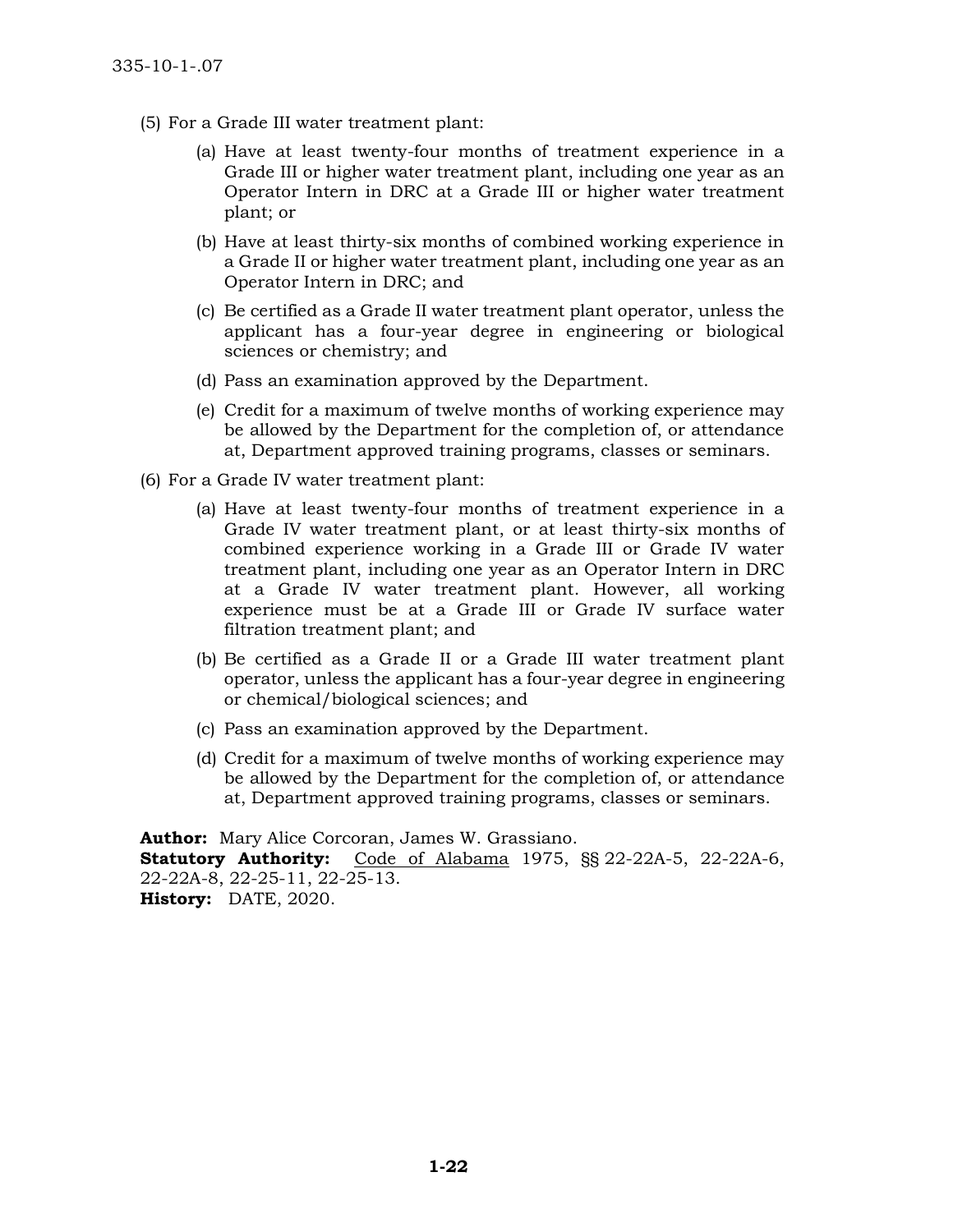**335-10-1-.08 Qualification for Certification - Public Wastewater Collection Systems and Wastewater Treatment Plants.** An operator intern wishing to apply for certification must submit a complete experience verification application to the Department, together with the appropriate fees required by Rule 335-1-1- .06. The applicant must obtain the following working experience prior to submittal of the application:

- (1) For a Grade IC public wastewater collection system:
	- (a) Have at least twelve months working experience in a Grade IC or higher public wastewater collection system; and
	- (b) Pass an examination approved by the Department.
	- (c) Credit for a maximum of six months of working experience may be allowed by the Department for the completion of, or attendance at, Department approved training programs, classes or seminars.
- (2) For a Grade IIC public wastewater collection system:
	- (a) Have at least eighteen months working experience in a Grade IIC public wastewater collection system, including six months as an Operator Intern in DRC at a Grade IIC wastewater collection system; and
	- (b) Pass an examination approved by the Department.
	- (c) Credit for a maximum of six months of working experience may be allowed by the Department for the completion of, or attendance at, Department approved training programs, classes or seminars.
- (3) For a Grade I wastewater treatment plant:
	- (a) Have at least twelve months working experience in a Grade I or higher wastewater treatment plant; or
	- (b) Have at least twenty-four months of combined experience in a Grade IC or higher wastewater collection system; and
	- (c) Pass an examination approved by the Department.
	- (d) Credit for a maximum of six months of working experience may be allowed by the Department for the completion of, or attendance at, Department approved training programs, classes or seminars
- (4) For a Grade II wastewater treatment plant:
	- (a) Have at least eighteen months working experience in a Grade II or higher wastewater treatment plant; or
	- (b) Have at least twenty-four months of experience in a Grade I or higher wastewater plant or a Grade IC or higher wastewater collection system; and
	- (c) Pass an examination approved by the Department.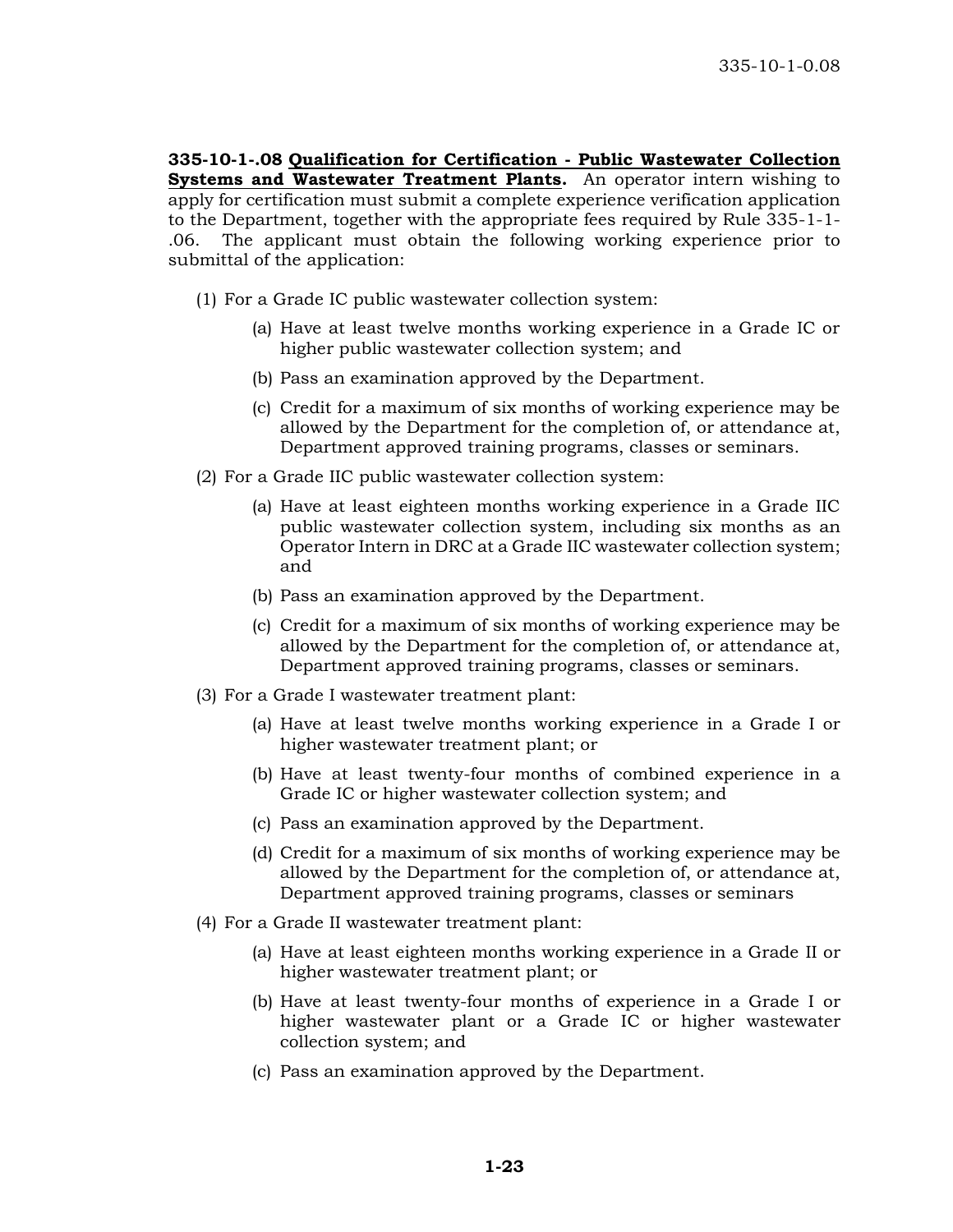- (d) Credit for a maximum of nine months of working experience may be allowed by the Department for the completion of, or attendance at, Department approved training programs, classes or seminars.
- (5) For a Grade III wastewater treatment plant:
	- (a) Have at least twenty-four months working experience in a Grade III or higher wastewater treatment plant, including one year as an Operator Intern in DRC at a Grade III or higher wastewater treatment plant; or
	- (b) Have at least thirty-six months of combined working experience in a Grade II or higher wastewater treatment plant, including one year in as an Operator Intern in DRC; and
	- (c) Be certified as a Grade II wastewater treatment plant operator, unless the applicant has a four-year degree in engineering or biological sciences; and
	- (d) Pass an examination approved by the Department.
	- (e) Credit for a maximum of twelve months of treatment experience may be allowed by the Department for the completion of, or attendance at, Department approved training programs, classes or seminars.
- (6) For a Grade IV wastewater treatment plant:
	- (a) Have at least twenty-four months working experience in a Grade IV wastewater treatment plant, or at least thirty-six months of combined experience working in a Grade III or Grade IV wastewater treatment plant, including one year as an Operator Intern in DRC at a Grade IV wastewater treatment plant; and
	- (b) Be certified as a Grade II or a Grade III wastewater treatment plant operator, unless the applicant has a four-year degree in engineering or chemical/biological sciences; and
	- (c) Pass an examination approved by the Department.
	- (d) Credit for a maximum of twelve months of treatment experience may be allowed by the Department for the completion of, or attendance at, Department approved training programs, classes or seminars.

Industrial Wastewater Treatment System Operators: The Department will acknowledge experience attained by a person working at an industrial wastewater treatment system. Such persons may be approved to take a certification exam and become certified, subject to meeting all other requirements outlined in this Division 335-10 regulation, including certification renewal requirements.

**Author:** Mary Alice Corcoran, James W. Grassiano. **Statutory Authority:** Code of Alabama 1975, §§ 22-22A-5, 22-22A-6, 22-22A-8, 22-25-11, 22-25-13. **History:** DATE, 2020.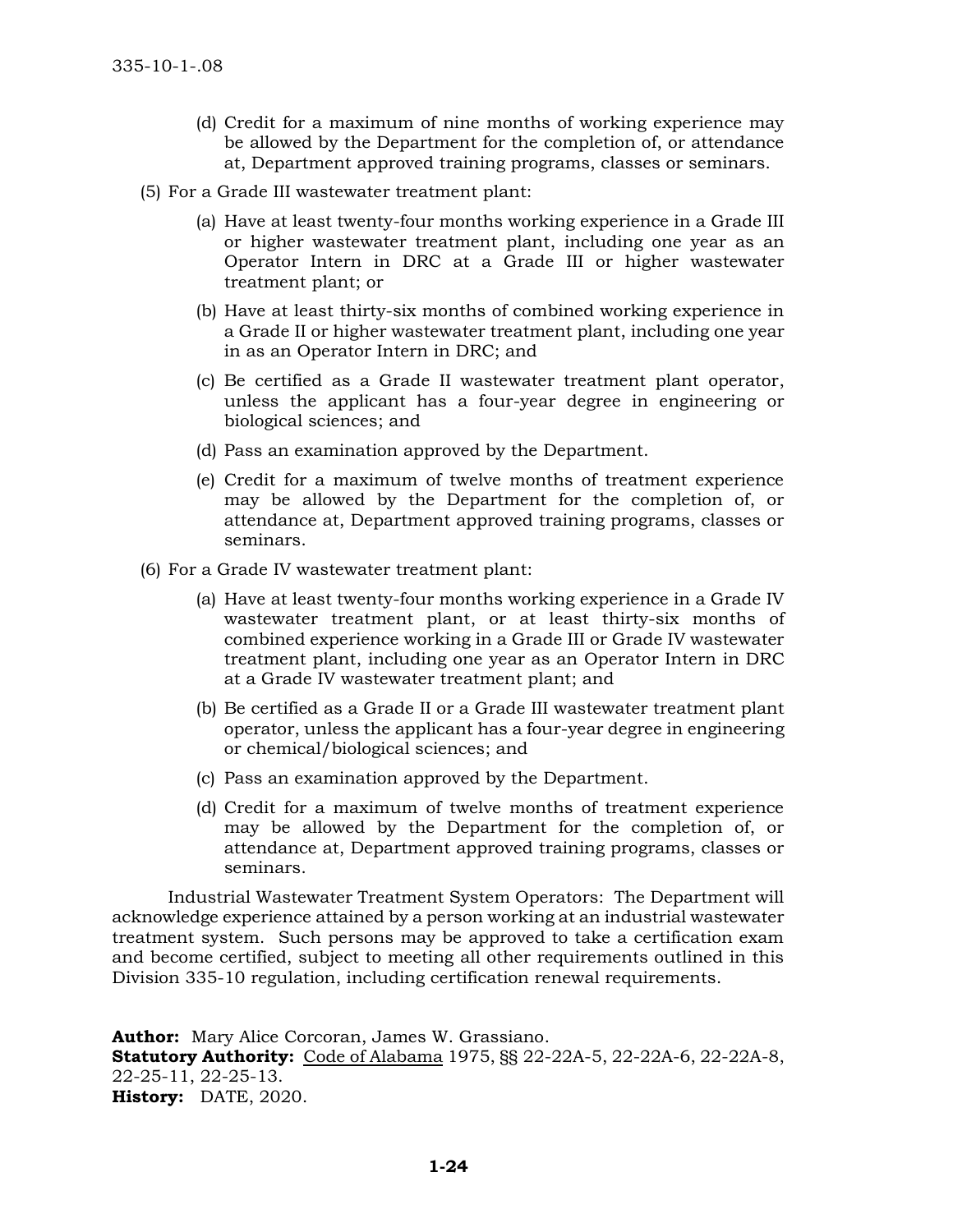### **335-10-1-.09 General Qualifications for Certification.**

- (1) For the purposes of calculating working experience and time in DRC, the Department considers full time employment to be a 37-hour work week. Thus, 1924 hours of applicable work experience equals twelve months of working experience and time in DRC. However, an Intern may work up to 40-hours in a given week to attain the total of 1924 hours of working experience.
- (2) Substitution for required general working experience with Departmentapproved training programs, classes or seminars is as follows (limited by requirements of each grade level in this chapter):

| 15 Hours ------------ | 3 months experience  |
|-----------------------|----------------------|
| 30 Hours -----------  | 6 months experience  |
| 45 Hours -----------  | 9 months experience  |
| 60 Hours -----------  | 12 months experience |

- (3) All working experience claimed in the experience verification application must be verified in writing by the chief operator or superintendent of a treatment plant holding same grade or higher certification as the grade of certification pursued by the operator intern. For a collection or distribution system intern, the working experience of the intern must be verified by a direct supervisor who is a certified operator familiar with the operator intern's experience and who holds the same grade or higher certification as the grade of certification pursued by the operator intern. For a small utility or system where the intern does not report to another certified operator, the direct supervisor may be a non-certified utility manager to whom the intern directly reports. Up to eight hours maximum for exam preparation training classes will count toward equivalent working experience only for an operator candidate pursuing higher level certification.
- (4) All Intern in DRC experience claimed in the application must be verified in writing by another operator of the same grade (or higher) of the grade pursued, and that person must be the plant manager, the plant superintendent, the chief operator, or another designated Operator in DRC. Intern in DRC experience may be defined in an ADEM–approved DRC Plan.
- (5) The Director may deny an application for cause, including violations of this Chapter.

**Author:** Mary Alice Corcoran, James W. Grassiano. **Statutory Authority:** Code of Alabama 1975, §§ 22-22A-5, 22-22A-6, 22-22A-8, 22-25-11, 22-25-13. **History:** Date 2020.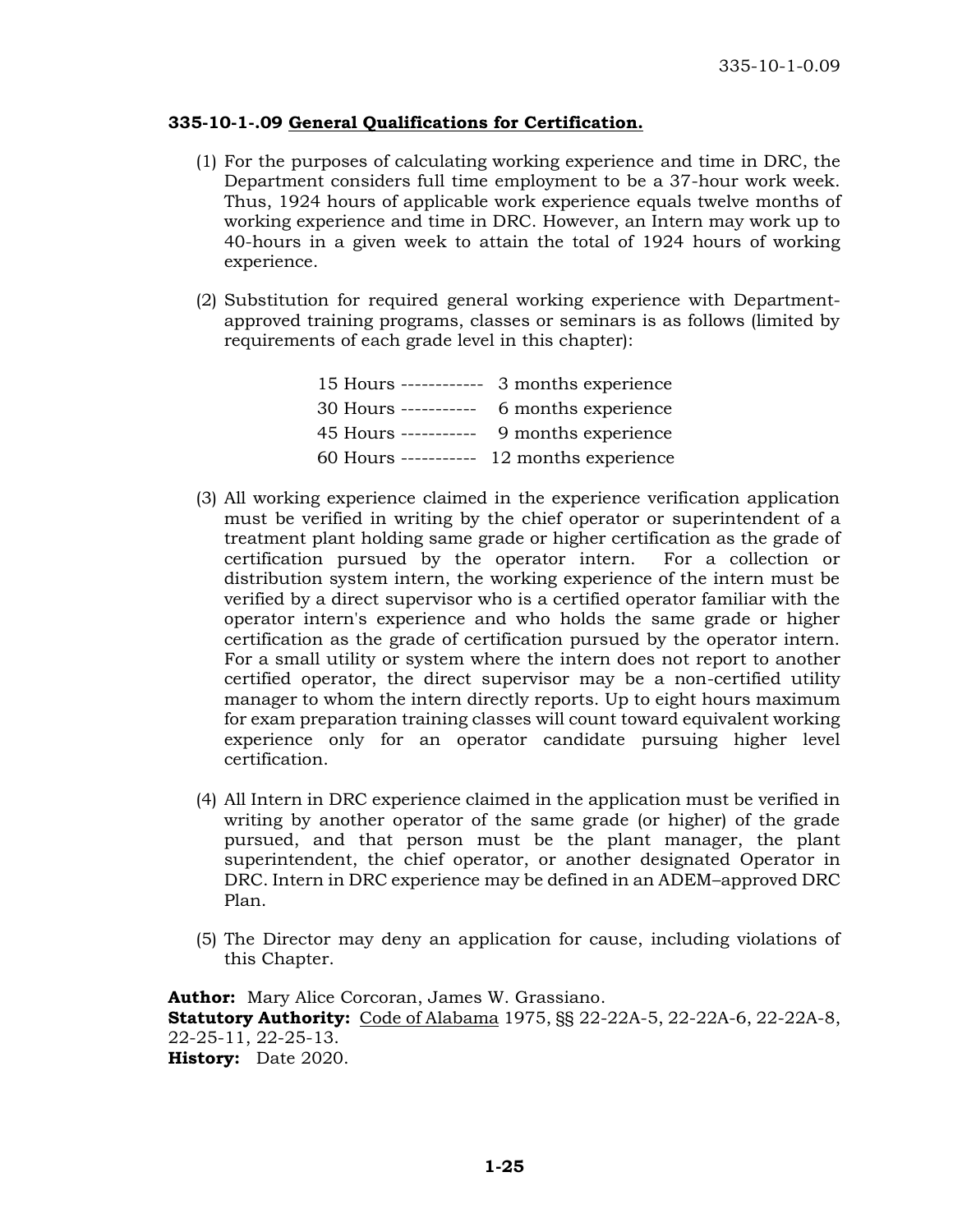**335-10-1-.10 Certification Required for Operation.** Wastewater treatment plants, water treatment plants, water distribution systems, and public wastewater collection systems classified in 335-10-1-.06 must be operated by an operator holding a valid certificate of the same grade or higher. Any person without a valid certificate can only work under the direct supervision of a properly certified operator working in responsible charge of the plant or system, and may not work a shift as specified in 335-10-1-.03 unless a properly certified operator is present to supervise the work at all times.

- (1) Direct Responsible Charge as an Operator Intern: During the tenure of an operator intern, where required to obtain experience in DRC, the intern will be designated as an Intern in DRC by the Plant Manager, Plant Superintendent, or Chief Operator.
- (2) The Director may deny an application for cause, including violations of this Chapter

**Author:** Aubrey White, Mary Alice Corcoran, James W. Grassiano. **Statutory Authority:** Code of Alabama 1975, §§ 22-22A-5, 22-22A-6, 22-22A-8, 22-25-11, 22-25-13.

**History:** November 25, 2004, DATE, 2020.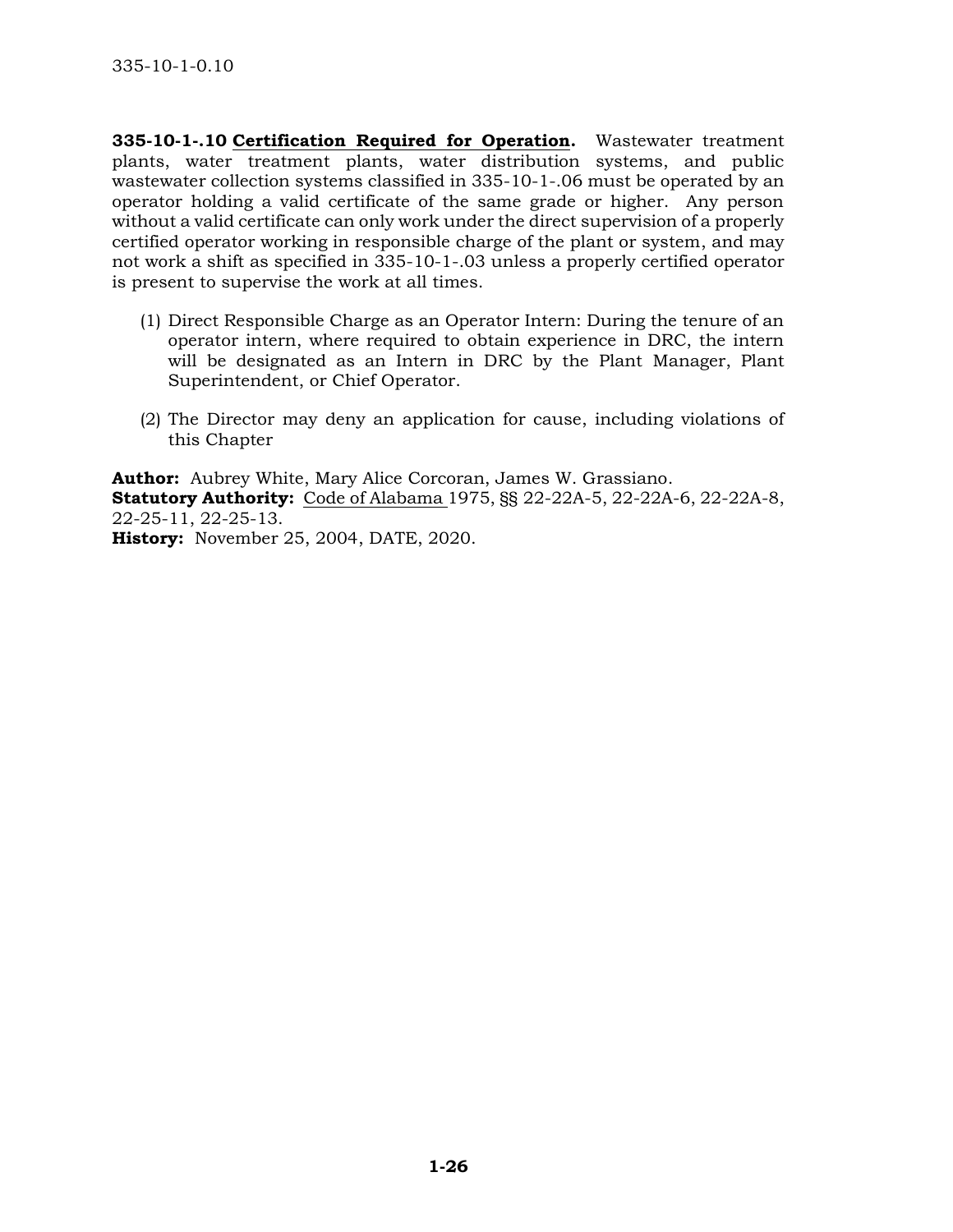## **335-10-1-.11 Certificate Expiration and Renewal.**

- (1) Certificates issued under Rule 335-10-1-.12, or 335-10-1-.11 shall remain in effect for three years from the date of issuance unless revoked or suspended by the Director as provided in Rule 335-10-1-.16.
- (2) A complete application for certificate renewal must be submitted on-line at least thirty days prior to the expiration date of the certificate sought to be renewed. Failure to submit a complete application for certificate renewal as provided in this paragraph will result in a lapse of an operator's certification and may make it unlawful for the operator to continue to operate a water treatment plant, water distribution system, wastewater treatment plant, or public wastewater collection system until a renewal certificate is issued.
- (3) Operators who fail to re-apply on-line for renewal at least 30 calendar days prior to the certificate expiration date must file a late application and must pay any applicable incremental late fee(s) specified in the Rule 335-1 in addition to the certification fee. All late applications must be received by the Department within 365 calendar days from the certificate expiration date. If renewed late, the new certificate will become effective on the date processed by the Department, with an expiration date of three years after the expiration date of the previous certificate. During the period of time between the expiration of the previous certificate and the effective date of the new certificate, the operator may not practice as a certified operator. A certificate will not be re-issued if an application is received 365 calendar days after the expiration date.
- (4) An application for certificate renewal shall be on a form prescribed by the Department. An application shall not be complete without payment of fees required by Rule 335-1-6-.06, including any applicable late fee(s).
- (5) The Director may deny an application for cause, including violations of this Division.

**Author:** Joe Alan Power, Aubrey White, Mary Alice Corcoran, James W. Grassiano.

**Statutory Authority:** Code of Alabama 1975, §§ 22-22A-5, 22-22A-6, 22-22A-8, 22-25-11, 22-25-13.

**History:** September 18, 1986.

**Amended:** May 25 1994; effective: July 1, 1994; June 7, 2000; January 23, 2003, November 25, 2004; April 3, 2007, DATE, 2020.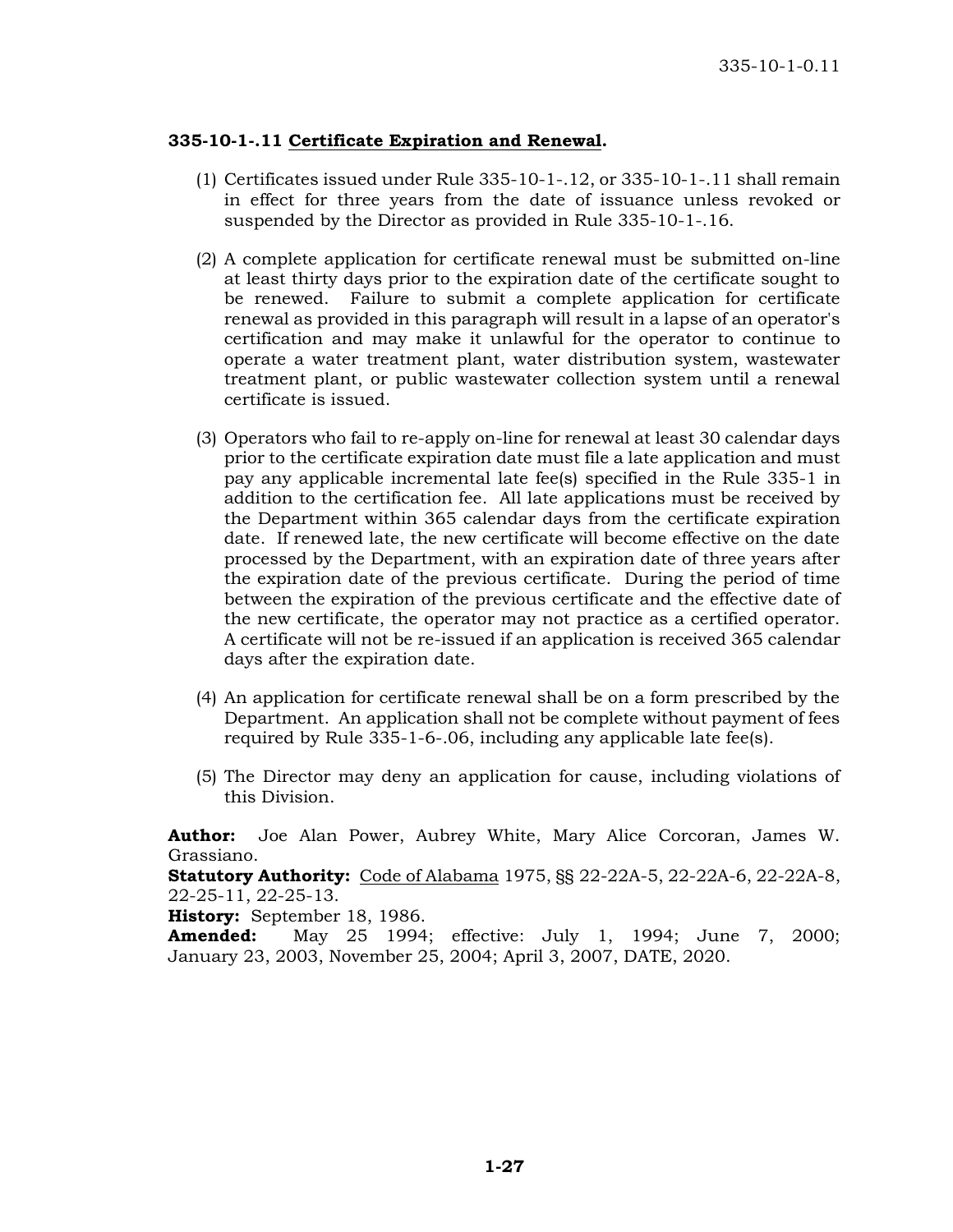**335-10-1-.12 Reciprocal Certificates.** Certificates may be issued in a comparable classification to a person who holds a current certificate from another state, provided the requirements of that state are comparable to or higher than those of the Department. Reciprocity will only be granted to operators who passed a comparable written exam in the reciprocal state, subject to Department approval. The issuance of a reciprocal certificate is contingent upon submission of an application form prescribed by the Department, nonrefundable fees required by Rule 335-1-6-.06, a copy of the current certificate issued in another state, and other supporting documentation required by the Department. The reciprocal applicant must meet the Department's equivalent working experience in a reciprocal state. Otherwise, a lower level of classification may be issued. The reciprocal applicant may apply for a higher grade of certification at a later date by the subsequent submittal of another form documenting additional working experience, including any necessary work in DRC. In no case shall a higher grade of certification be granted than that of the reciprocal state certification.

**Author:** Joe Alan Power, Aubrey White, Mary Alice Corcoran, James W. Grassiano.

**Statutory Authority:** Code of Alabama 1975, §§ 22-22A-5, 22-22A-6, 22-22A-8, 22-25-11, 22-25-13.

**History:** September 18, 1986.

**Amended:** May 25 1994; effective: July 1, 1994; June 7, 2000; January 23, 2003, November 25, 2004, DATE 2020.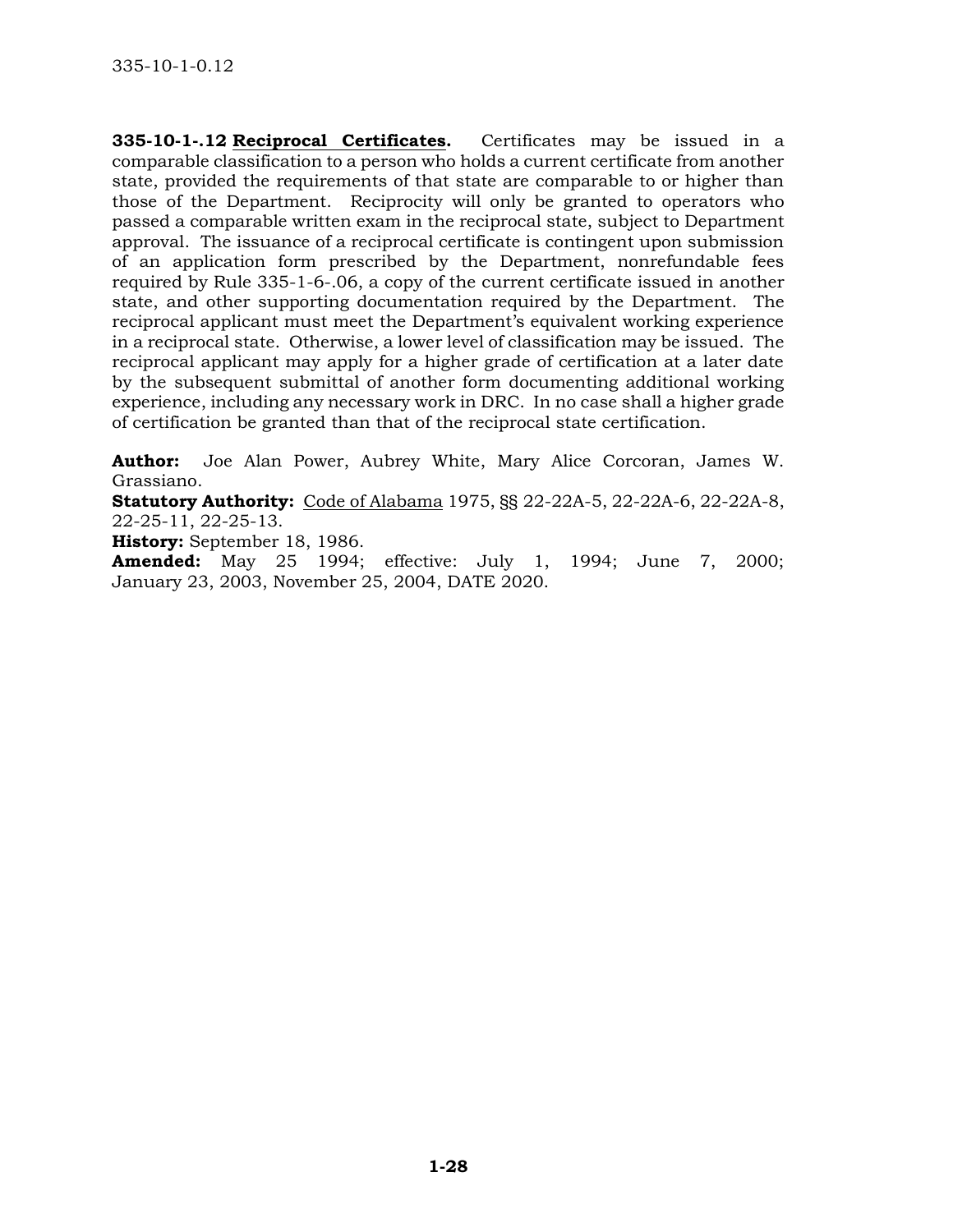**335-10-1-.13 Certification by Examination.** Persons entitled to certification under this Rule shall be issued a certificate indicating the classification of water treatment plant, wastewater treatment plant, public wastewater collection system, or water distribution system that the person is qualified to operate upon fulfilling the required two-step (Qualification and Examination) application process described in Rules 335-10-1-.04, 335-10-1-.07, 335-10-1-.08, and 335- 10-1-.09. Persons entitled to reciprocal certification in accordance with Rule 335-10-.12 will likewise be issued a certificate indicating the classification of water treatment plant, wastewater treatment plant, public wastewater collection system, or water distribution system that the person is qualified to operate.

**Author:** Joe Alan Power, Aubrey White, Mary Alice Corcoran, James. W. Grassiano.

**Statutory Authority:** Code of Alabama 1975, §§ 22-22A-5, 22-22A-6, 22-22A-8, 22-25-11, 22-25-13.

**History:** September 18, 1986.

**Amended:** May 25 1994; effective: July 1, 1994; June 7, 2000, November 25, 2004. Date, 2020.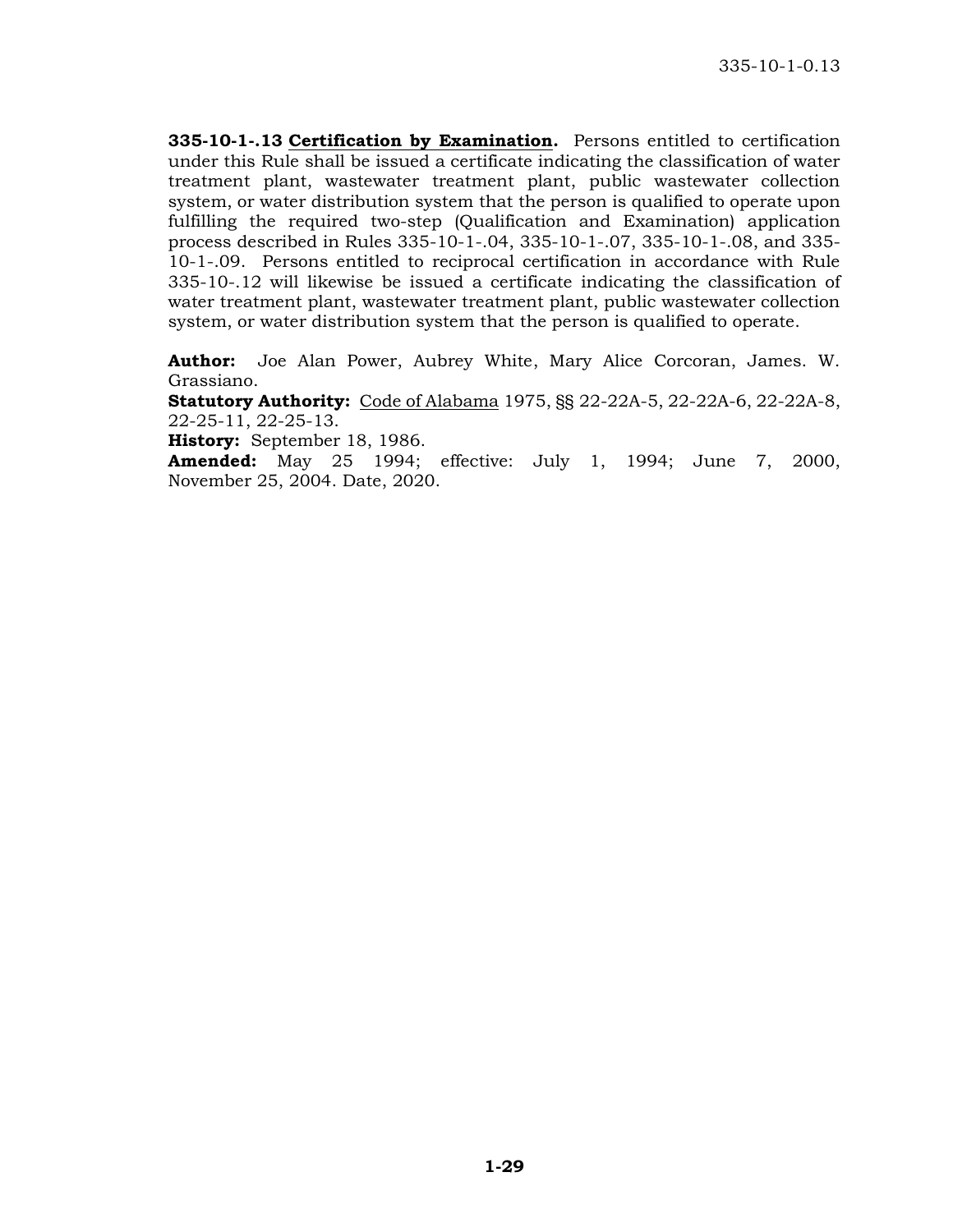# **335-10-1-.14 Continuing Education.**

- (1) All certified operators must demonstrate continuing education activities in a given three-year renewal period. Each operator must retain suitable records of acquiring continuing education hours (CEHs). These records should not be submitted with a renewal application, but in the event the Department audits the renewal application, the operator will be required to reproduce records of CEHs claimed as attained. The applicant will submit a renewal application and the nonrefundable fee for certification renewal in accordance with Rule 335-10-1-.11. Training activities must be attended within the three-year certification period prior to the expiration date except for carry over credit.
- (2) Operators with one water certificate must demonstrate 24 CEHs of applicable educational training in the water treatment or distribution field, as applicable. Wastewater operators with one certificate must demonstrate 24 CEHs of applicable educational training in the wastewater treatment or collection field, as applicable. The training must be relevant to the operator's grade of certification, subject to Department approval. Training activities will only be counted once in a given three-year renewal period. CEHs will not be allocated for repeated classes or topics. Operators with two certifications must obtain 15 CEHs of training in the proper field for each certificate for the renewal period. An operator with three or more certifications must acquire a minimum of 12 CEHs per field of certification in a renewal period. An operator can only hold one water treatment and one wastewater treatment certificate, and an operator can only hold one water distribution certificate and one wastewater collection certificate. Thus, a person may hold up to four certifications.
- (3) A maximum of 5 CEHs of training per certificate may be carried over into the next three-year renewal period.
- (4) Continuing education training may be obtained by the following means:
	- (a) Trade Association, EPA, or Department sponsored short-courses and seminars that comply with Rule 335-10-1;
	- (b) Successfully completing or auditing college sponsored courses, and seminars that comply with Rule 335-10-1;
	- (c) Department -approved online or correspondence courses or webinars that comply with subpart (5) below;
	- (d) In-house or regional courses taught by experienced certified operators or qualified instructors, subject to Department approval;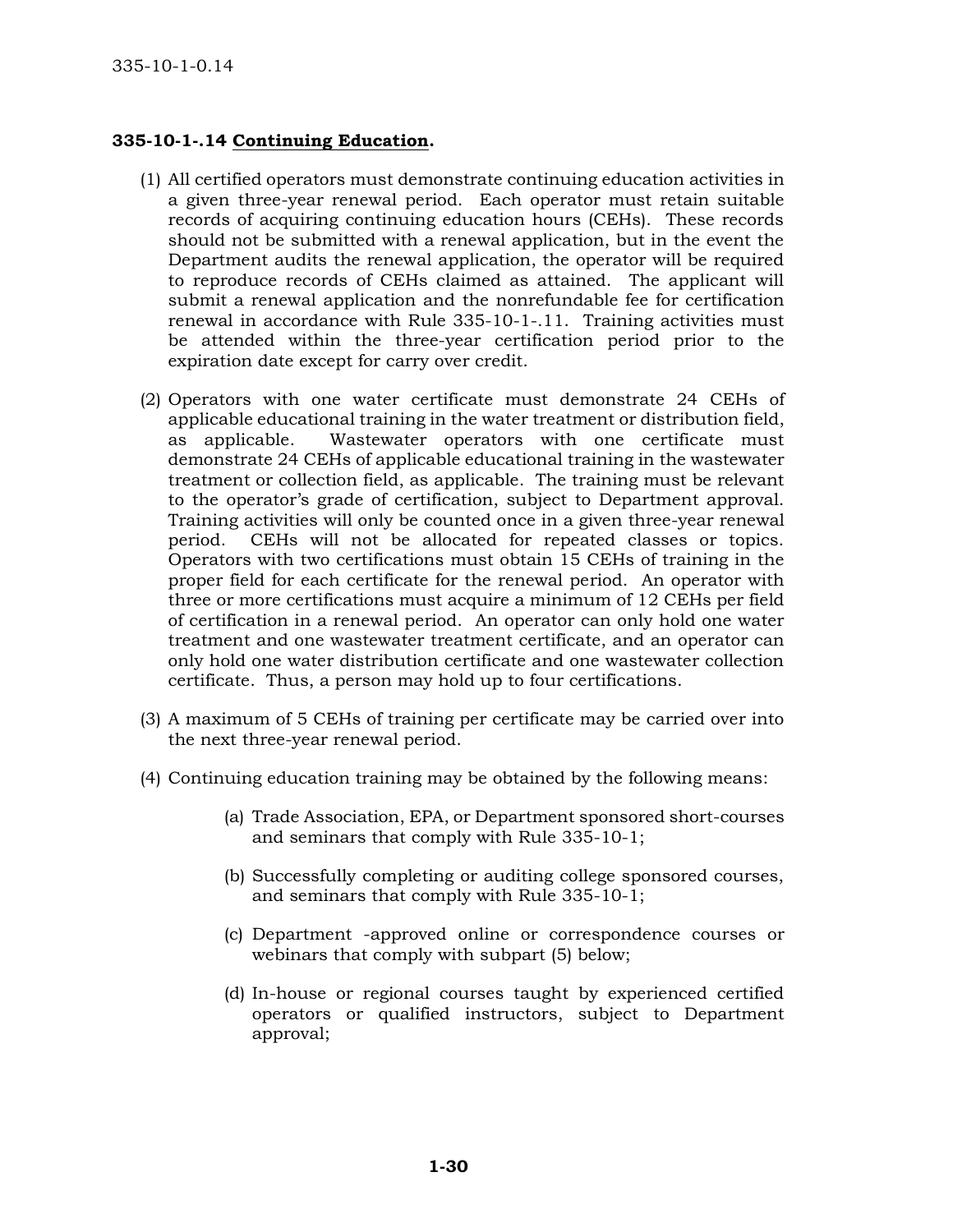- (e) Teaching or instructing a class described in (a) through (d) above. An instructor may claim twice the duration of the given class one time per three-year renewal period.
- (f) Participation in Department-recognized professional association activities, such as facility inspections for plant awards, subject to Department limitations.
- (5) All vendor-provided or educational institution online or correspondence courses should meet the following general requirements to be approved by the Department:
	- (a) The online training website must be user friendly;
	- (b) The training must be tailored to meet this Division's regulations;
	- (c) The training must provide dedicated modules or classes that clearly align with ADEM's general categories for certification. The training provider must specify which training classes align with ADEM's Operator Certification categories for Water Treatment, Wastewater Treatment, Water Distribution, and Wastewater Collection;
	- (d) The website must offer security for our operator's personal information;
	- (e) The training must issue valid continuing education training certificates;
	- (f) Each training vendor or entity must ensure that its online classes are appropriately attended and ensure knowledge transfer; and
	- (g) The training cannot include classes that are clearly prohibited by any provision of Rule 335-10-1.
- (6) The following continuing education course topics will be accepted for credit for applicable wastewater treatment plant operators or public wastewater collection system operators, unless specified otherwise:
	- (a) Operation and maintenance of wastewater treatment plants and/or lagoons;
	- (b) Operation and maintenance of public wastewater collection systems;
	- (c) Wastewater treatment plant process control and/or theory;
	- (d) Wastewater regulation reviews or updates;
	- (e) Instruction on new wastewater treatment plant technologies;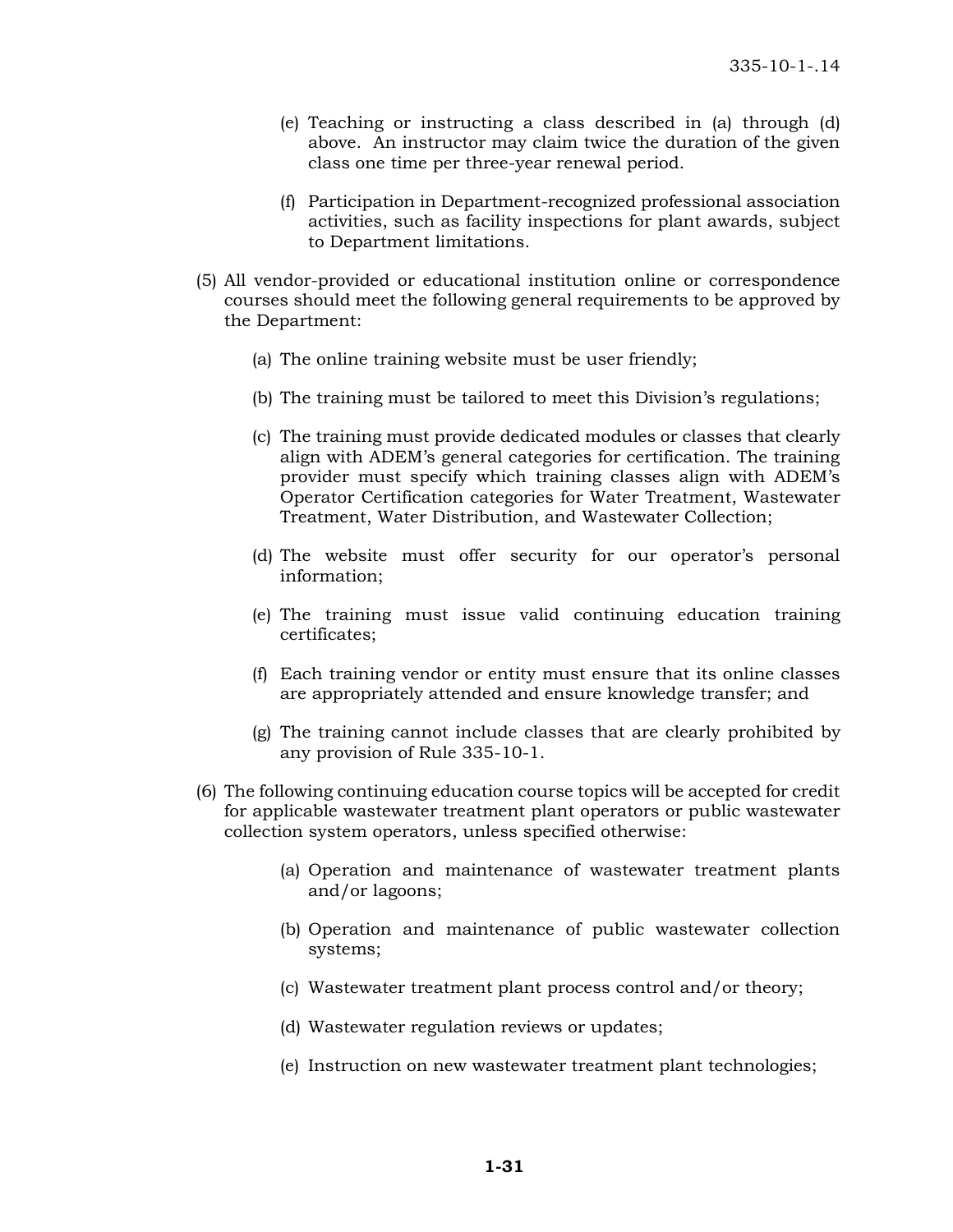- (f) Homeland Security/Anti-terrorism training that specifically addresses wastewater collection and treatment facilities (limited to four hours maximum per renewal period);
- (g) Training for specific wastewater collection or treatment equipment provided by factory representatives or design professionals;
- (h) Sampling or analysis of wastewater;
- (i) Wastewater collection or treatment examination review (limited to operators who took a higher grade exam in a given renewal period). CEHs will not be awarded to an operator who audited a class but did not take a higher level exam in the renewal period;
- (j) Design calculations for wastewater collection or wastewater treatment plants;
- (k) Recordkeeping or reporting for wastewater collection or treatment (limited to four hours per renewal period); and,
- (l) Up to eight hours maximum per renewal period for chemical safety training that is directly applicable to public wastewater collection systems or wastewater treatment plant processes.
- (7) The following continuing education course topics will be accepted for credit for applicable water treatment plant operators or water distribution system operators, unless specified otherwise:
	- (a) Operation and maintenance of water treatment plants or water well treatment systems;
	- (b) Operation and maintenance of water distribution systems;
	- (c) Water treatment plant process control and/or theory;
	- (d) Drinking water regulation reviews or updates;
	- (e) Instruction on new water treatment plant technologies;
	- (f) Homeland Security/Anti-terrorism training that specifically addresses water distribution and water treatment facilities (limited to four hours maximum per renewal period);
	- (g) Training for specific water distribution or water treatment plant equipment provided by factory representatives or design professionals;
	- (h) Sampling or analysis of drinking water;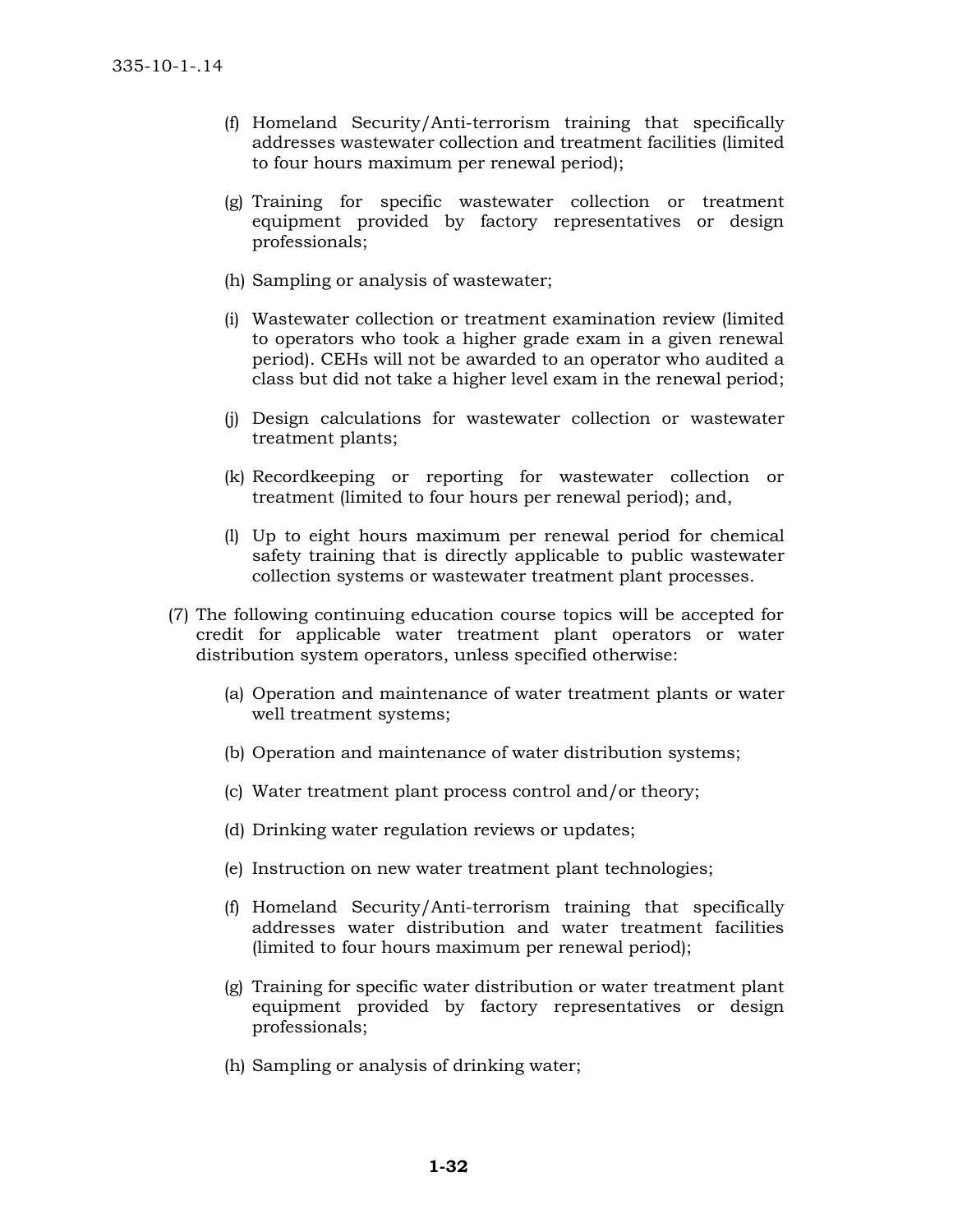- (i) Water distribution or treatment examination review (limited to operators who took a higher grade exam in a given renewal period). CEHs will not be awarded to an operator who audited a class but did not take a higher level exam in the renewal period;
- (j) Design calculations for water distribution or water treatment plants;
- (k) Backflow prevention;
- (l) Recordkeeping or reporting for water distribution or water treatment plants (limited to four hours per renewal period); and,
- (m) Up to eight hours maximum per renewal period for chemical safety training that is directly applicable to public water distribution systems or drinking water treatment plant processes.
- (8) The following continuing education course topics will be accepted for credit for public wastewater collection system operators, wastewater treatment plant operators, water treatment plant operators or water distribution system operators, unless otherwise specified:
	- (a) Up to four hours maximum per renewal period for cardiopulmonary resuscitation (CPR) training;
	- (b) Up to eight hours maximum per renewal period for trenching and shoring training (limited to wastewater collection and water distribution operators);
	- (c) Up to four hours maximum per renewal period for confined space entry training;
	- (d) Up to four hours maximum per renewal period for laboratory safety training;
	- (e) Up to four hours maximum per renewal period for legal liability training specifically addressing water or wastewater plant operations;
	- (f) Up to four hours maximum per renewal period for stormwater pollution prevention training relevant to the plant or system where the operator is employed;
	- (g) Up to four hours maximum per renewal period for temporary traffic control training (limited to wastewater collection system and water distribution system operators);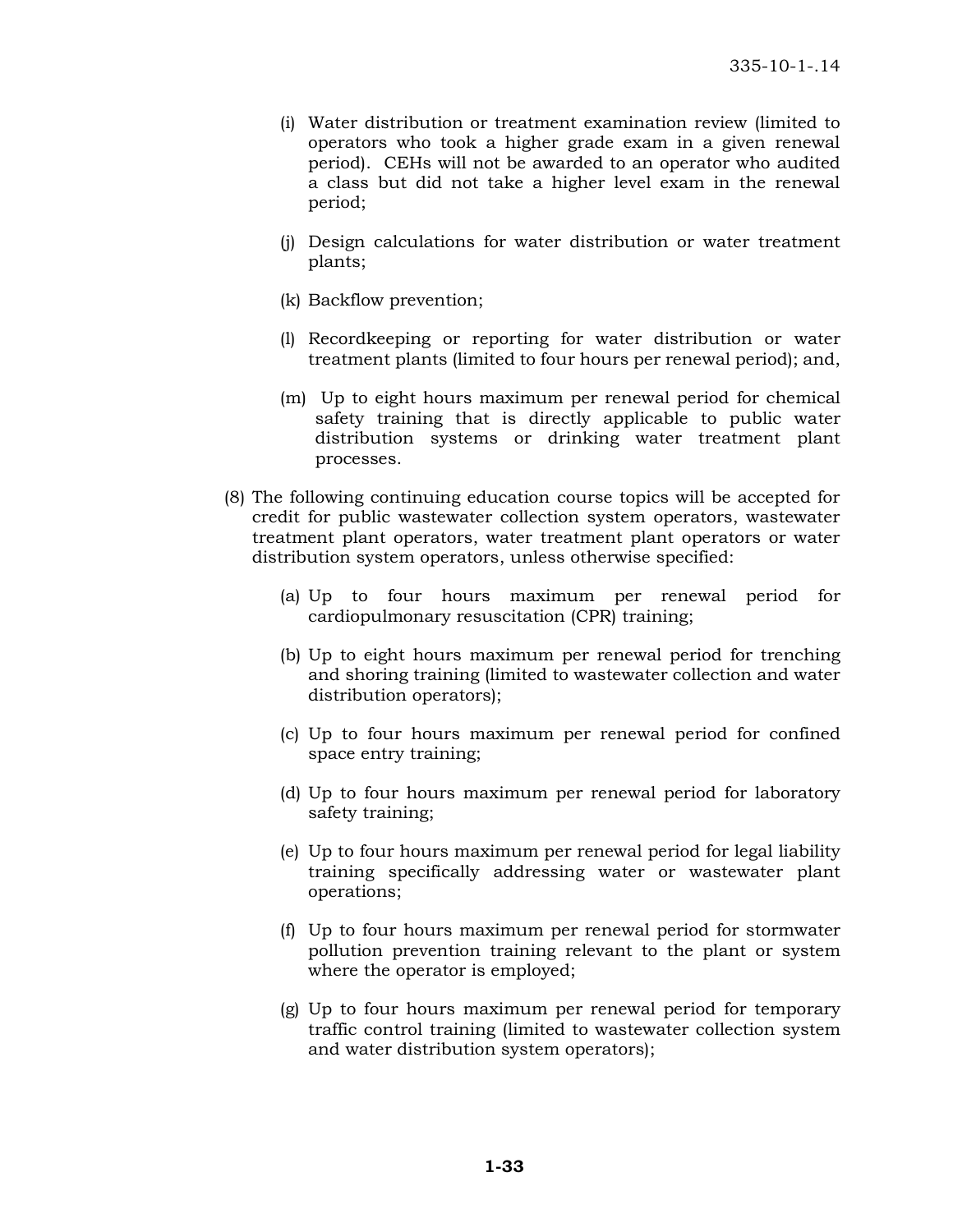- (h) Up to four hours maximum per renewal period for system management or finance courses that specifically address water or wastewater treatment plant operations;
- (i) Up to four hours maximum per renewal period for first aid and personal health protection training;
- (j) Up to two hours maximum per renewal period for Lock-Out/Tag-Out training;
- (k) Up to six hours maximum per renewal period for SCADA System, Automated Controller, Programmable Controller, and data/lab data management information system training; and
- (l) Up to eight hours maximum per renewal period for exam preparation training classes only for an operator candidate pursuing higher level certification.
- (9) The following courses will not be accepted for continuing education credit:
	- (a) Regularly-scheduled safety meetings;
	- (b) Duplicate classes or classes covering essentially the same content;
	- (c) General management, business, or personnel law courses;
	- (d) Repetitive teaching of the same course without significantly updating course material;
	- (e) Committee meetings or other meetings that are not educational in nature;
	- (f) Courses that are not directly relevant to the class of certificate to be renewed;
	- (g) Training activities related homeland security certification, OSHA Health and Safety certification, Construction inspector certification, or wetlands delineation certification, except as specified in this rule above;
	- (h) Certification exam training for a level of certification at or lower than a classification held by the operator.
- (10) All in-house, webinar, and seminar classes must document operator attendance for the duration of the class and must provide a record of attendance to the operator. The course administrator should issue a Certificate of Completion for the class in a format acceptable to the Department.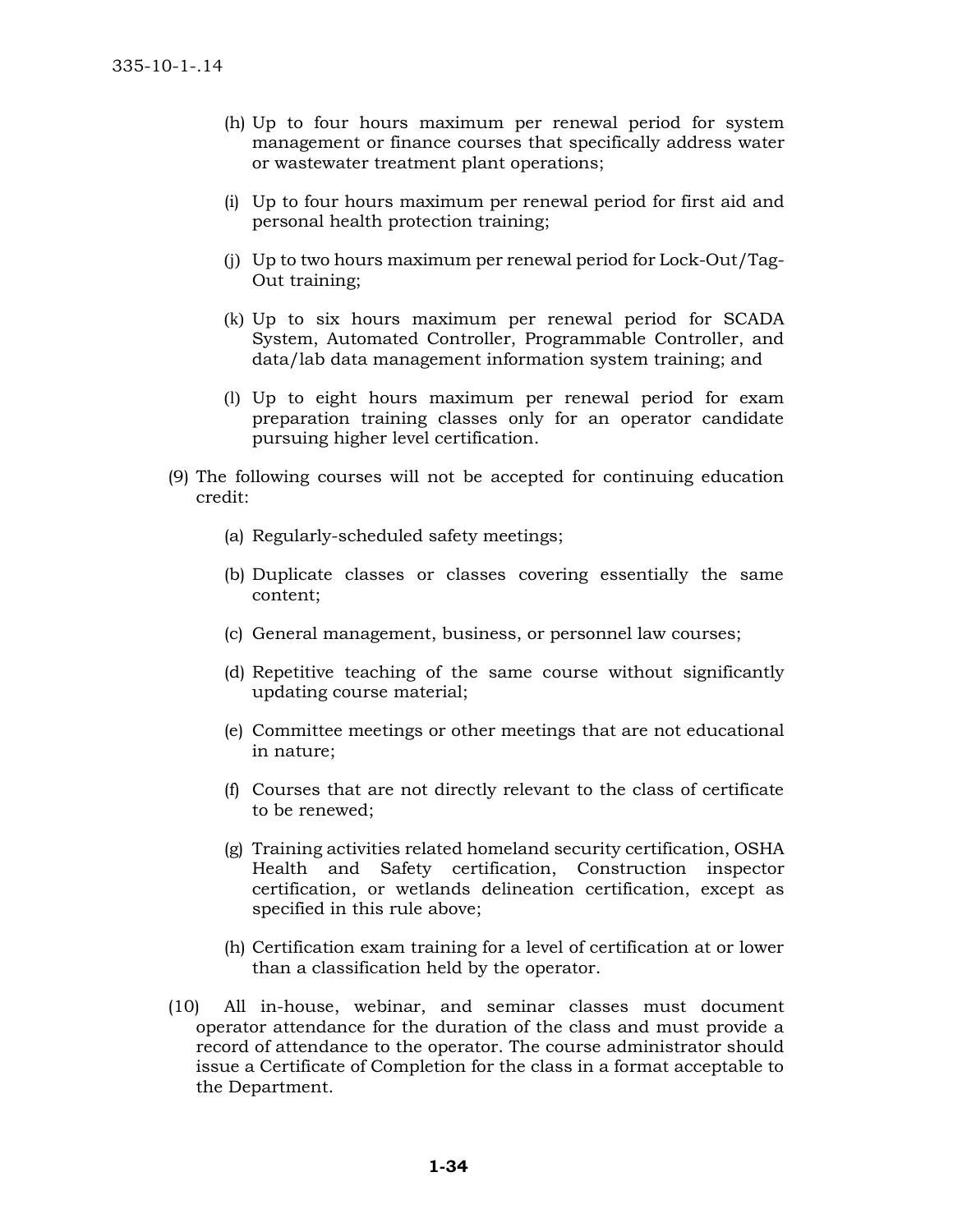- (11) Providers of in-house, webinar, and seminar classes are required to submit course information for approval prior to offering the course or class to Alabama operators. If a course or class is not pre-approved by the Department, the Department may elect to disapprove any particular continuing education course during the audit of an operator's renewal application.
- (12) All training records must be retained by the operator for at least three years after expiration of the certificate to be renewed. These records must be furnished, if requested, to the Department for audit verification purposes.
- (13) If the Department disallows any claimed continuing education credit during the audit process, the applicant shall have up to 365 days after expiration of the certificate to substantiate the original claim or earn other credit to meet the minimum requirement, in accordance with Rule 335-10-1-.15.
- (14) The conversion to CEH units from other units is as follows:

| 1 College semester hour of credit -------- 45 CEH          |  |
|------------------------------------------------------------|--|
| 1 College quarter hour of credit --------- 30 CEH          |  |
| 1 College Audit hour ---------------------- $1/3$ of above |  |
| 1 Continuing Education Unit (CEU) ---- 10 CEH              |  |
| 1 Hour teaching or instructing ---------- 2 CEH            |  |
| 1 Hour of acceptable training------------ 1 CEH            |  |

**Author:** Joe Alan Power, Aubrey White, Mary Alice Corcoran, James W. Grassiano.

**Statutory Authority:** Code of Alabama 1975, §§ 22-22A-5, 22-22A-6, 22-22A-8, 22-25-11, 22-25-13.

**History:** September 18, 1986.

**Amended:** May 25 1994; effective: July 1, 1994; June 7, 2000; January 23, 2003, November 25, 2004; April 3, 2007; DATE, 2020.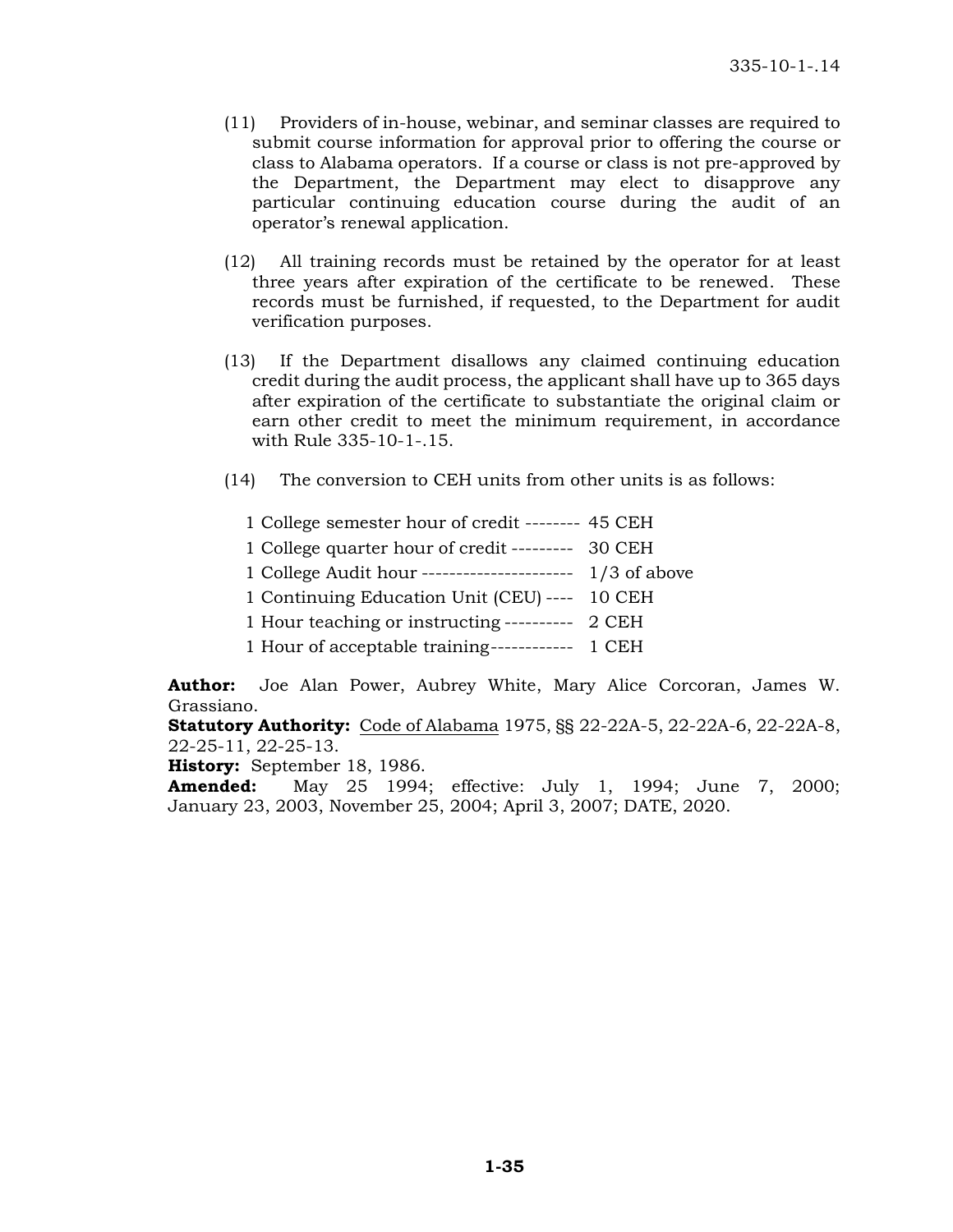**335-10-1-.15 Lapsed Certification Due to Insufficient Continuing Education Hours.** The operator is required to attain the minimum required CEHs within the three-year renewal period. If the operator did not attain the minimum number of CEHs in the renewal period, the operator's certification will expire at the end of the current certification period. The operator may again become certified within one year of the date of expiration by complying with the following requirements. Otherwise, the person will have to apply to re-take a certification examination and the person will also have to re-submit an experience verification application to attain recertification. In no instance will a certification be able to be retained if the requirements outlined below are not achieved within 365 days from the date of certificate expiration:

- (1) The person will have 180 days from the date of expiration to acquire the minimum number of CEHs. This person will have to additionally meet the following requirements:
	- (a) Payment of the late fee in accordance with 335-1-6-06.
	- (b) Submit documentation of an additional 4 CEHs per certification level held by the end of the 180-day period.
- (2) The person will have up to 365 days from the date of expiration to acquire the minimum number of CEHs. This person will have to additionally meet the following requirements:
	- (a) Payment of the late fee in accordance with 335-1-6-06.
	- (b) Submit documentation of an additional 8 CEHs per each certification level held by the end of the 365-day period.
- (3) The person may not acquire carryover CEHs during either the 180-day or 365-day period
- (4) The person will remain uncertified until the above requirements are met and until ADEM issues the retained certificate(s). The new certificate(s) will become effective on the date processed by the Department, with an expiration date of three years after the expiration date of the previous certificate. During the period of time between the expiration of the previous certificate, and the effective date of the new certificate, the operator may not practice as a certified operator.

**Author:** Mary Alice Corcoran, James W. Grassiano. **Statutory Authority:** Code of Alabama 1975, §§ 22-22A-5, 22-22A-6, 22-22A-8, 22-25-11, 22-25-13. **History:** DATE, 2020. **Amended:**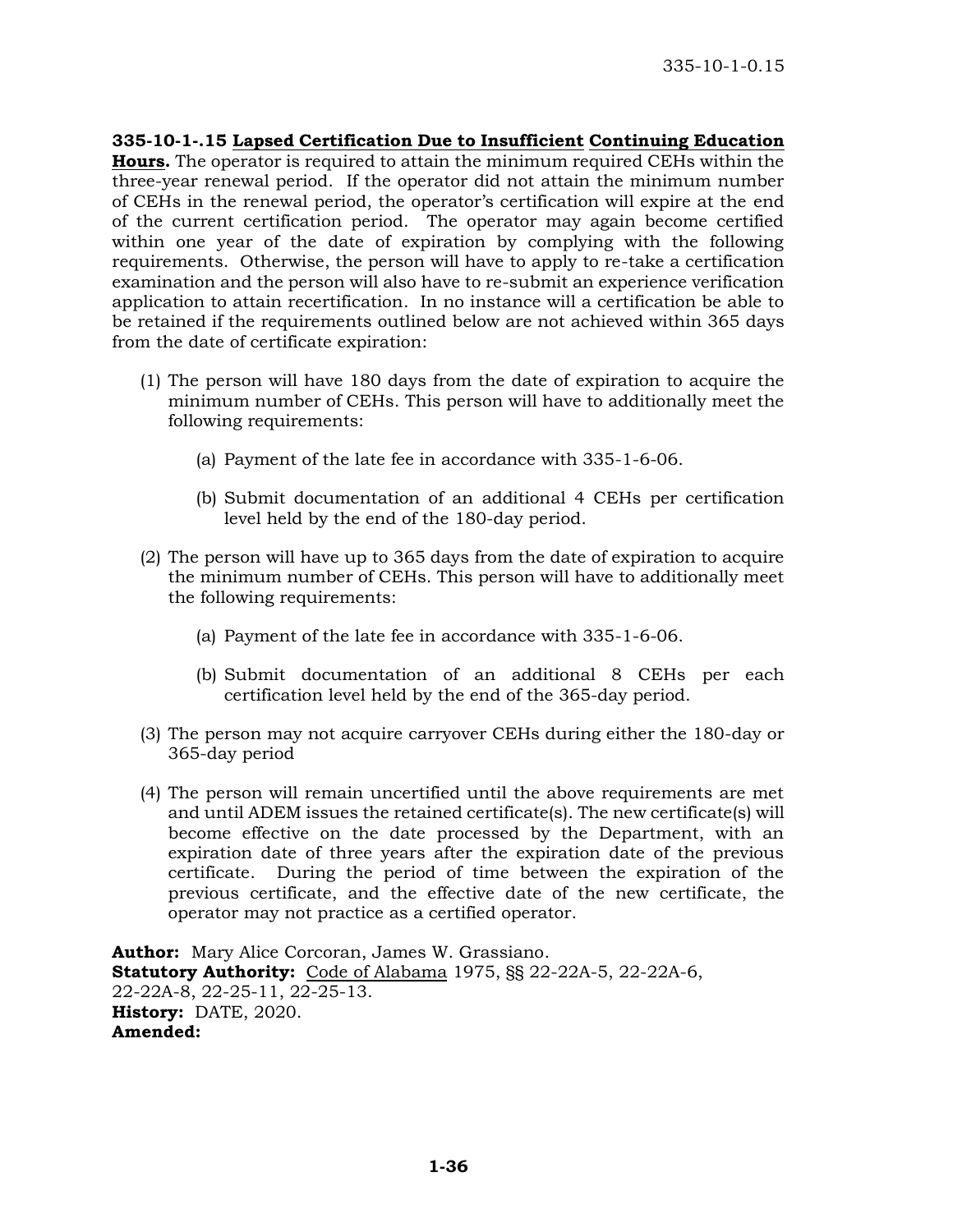**335-10-1-.16 Revocation of Certificate.** Following a hearing before the Director or his designated representative, the Director may revoke or suspend a certificate if it is found that the operator:

- (a) Has practiced fraud or deception in obtaining the certificate or in the performance of his duties as an operator;
- (b) Has falsified documented work experience or time worked in DRC. This includes any potential falsification by the person vouching for the experience claimed by an operator intern.
- (c) Has not used reasonable care, judgment, or the application of the operator's knowledge or ability in the performance of the operator's duties;
- (d) Is incompetent or unable to perform the person's duties as an operator;
- (e) Has knowingly submitted incorrect or falsified operational data, including but not limited to altering the results of an analytical test;
- (f) Has consistently failed to submit operational data as required by the department; or
- (g) Has violated the requirements of this Chapter.

**Author:** Joe Alan Power, Aubrey White, Mary Alice Corcoran, James W. Grassiano.

**Statutory Authority:** Code of Alabama 1975, §§ 22-22A-5, 22-22A-6, 22-22A-8, 22-25-11, 22-25-13.

**History:** September 18, 1986.

**Amended:** May 25 1994; effective: July 1, 1994; June 7, 2000; January 23, 2003, November 25, 2004, DATE, 2020.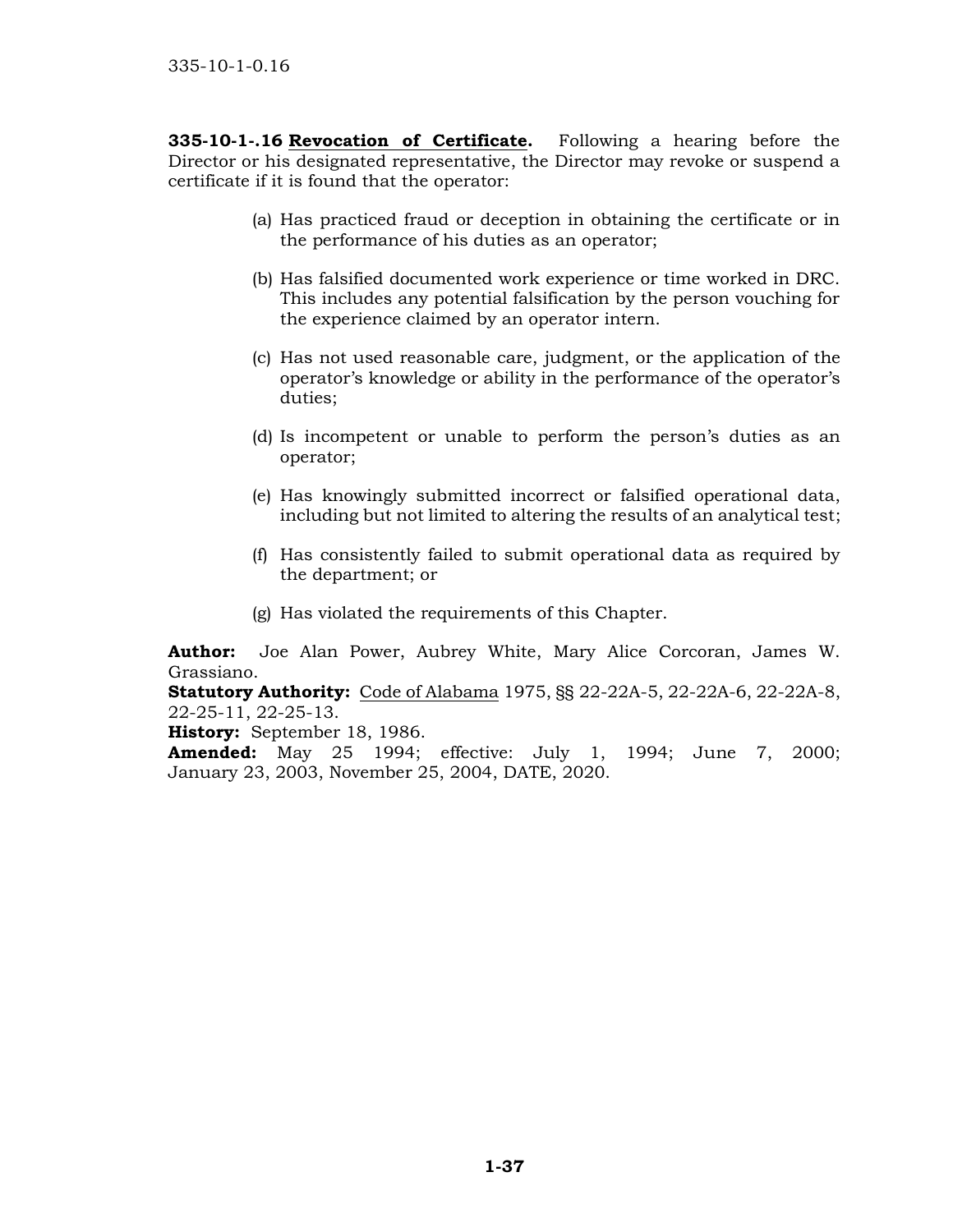**335-10-1-.17 Violations.** The Department may initiate proceedings to enforce the requirements of Code of Alabama 1975, §§ 22-25-1 to 22-25-15, any rule in this Division, or any condition of any certification or provision of any order. Such proceedings may include:

- (a) The issuance of a notice of violation;
- (b) The issuance of an administrative order directing compliance;
- (c) The issuance of an administrative order assessing a civil penalty of not more than \$25,000.00 for each violation and each day of continued violation.
- (d) The commencement of a civil action to enjoin any threatened or continuing violation;
- (e) The commencement of a civil action to assess a civil penalty of not more than \$25,000.00 for each violation and each day of continued violation.
- (f) The commencement of a criminal action after written notice of the violation.

**Author:** Joe Alan Power, Aubrey White, Mary Alice Corcoran, James W. Grassiano.

**Statutory Authority:** Code of Alabama 1975, §§ 22-22A-5, 22-22A-6, 22-22A-8, 22-25-11, 22-25-13.

**History:** September 18, 1986.

**Amended:** May 25 1994; effective: July 1, 1994; June 7, 2000; November 25, 2004, DATE, 2020.